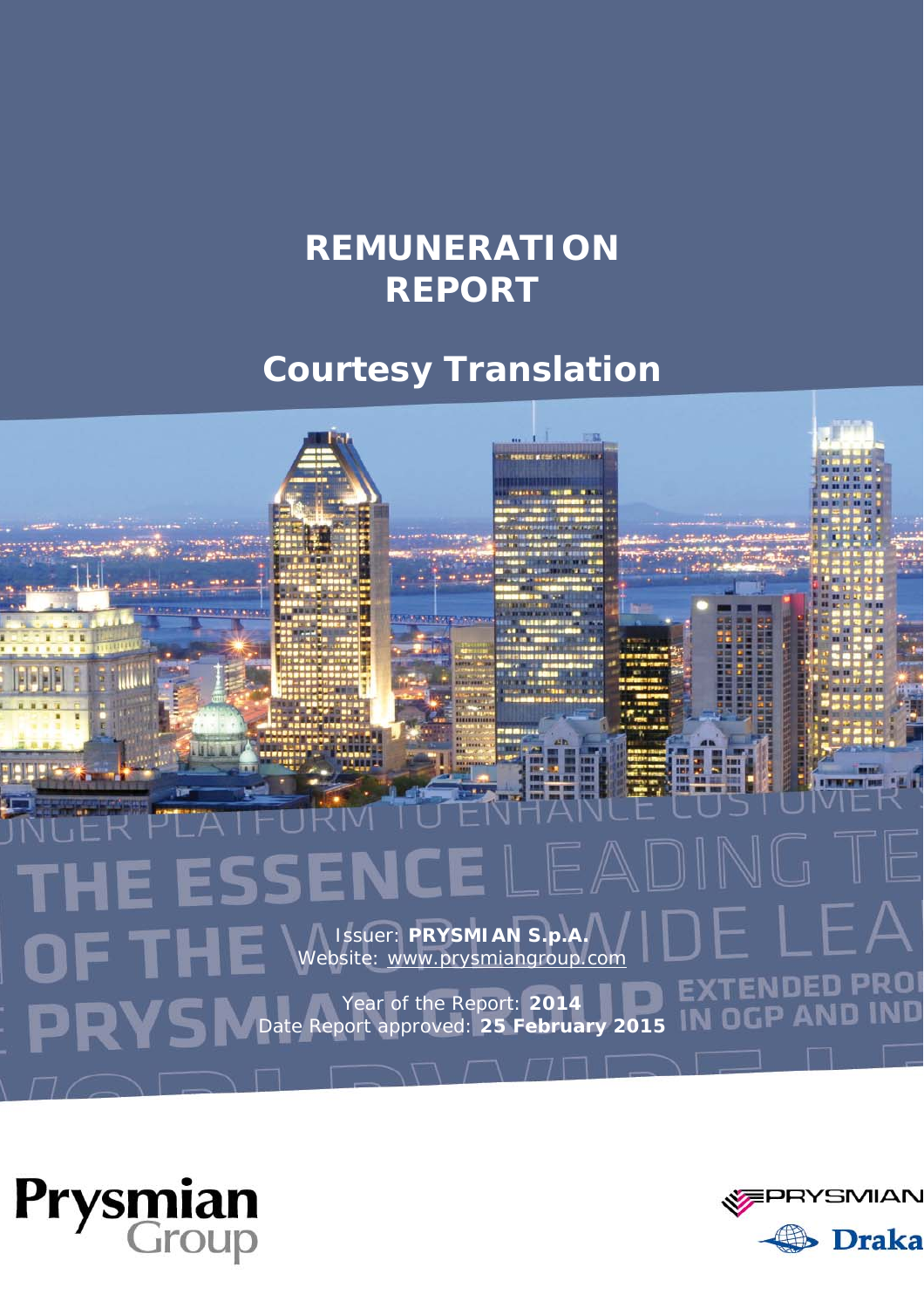#### **CONTENTS**

| 1.             |                                                                                                |  |
|----------------|------------------------------------------------------------------------------------------------|--|
| 2.             |                                                                                                |  |
| 3.             |                                                                                                |  |
| $\mathbf{4}$ . |                                                                                                |  |
| 5.<br>pay      | Remuneration of executive Directors and Managers with strategic responsibilities - elements of |  |
| 5.1.           |                                                                                                |  |
| 5.2.           |                                                                                                |  |
| 5.2.1          |                                                                                                |  |
| 5.2.2.         |                                                                                                |  |
| 5.2.3.         |                                                                                                |  |
| 5.3.           |                                                                                                |  |
| 6.             |                                                                                                |  |
| 8.             |                                                                                                |  |
| 8.1            |                                                                                                |  |
| 8.2.           |                                                                                                |  |
| 8.3.           |                                                                                                |  |
| 9.             | Treatment envisaged for end of service or termination of employment relationship  15           |  |
| 10.            |                                                                                                |  |
|                |                                                                                                |  |
| $\mathbf{L}$   |                                                                                                |  |
| $\Pi$ .        |                                                                                                |  |
| HL.            |                                                                                                |  |
| IV.            |                                                                                                |  |
| V.             |                                                                                                |  |
| VI.            |                                                                                                |  |
|                |                                                                                                |  |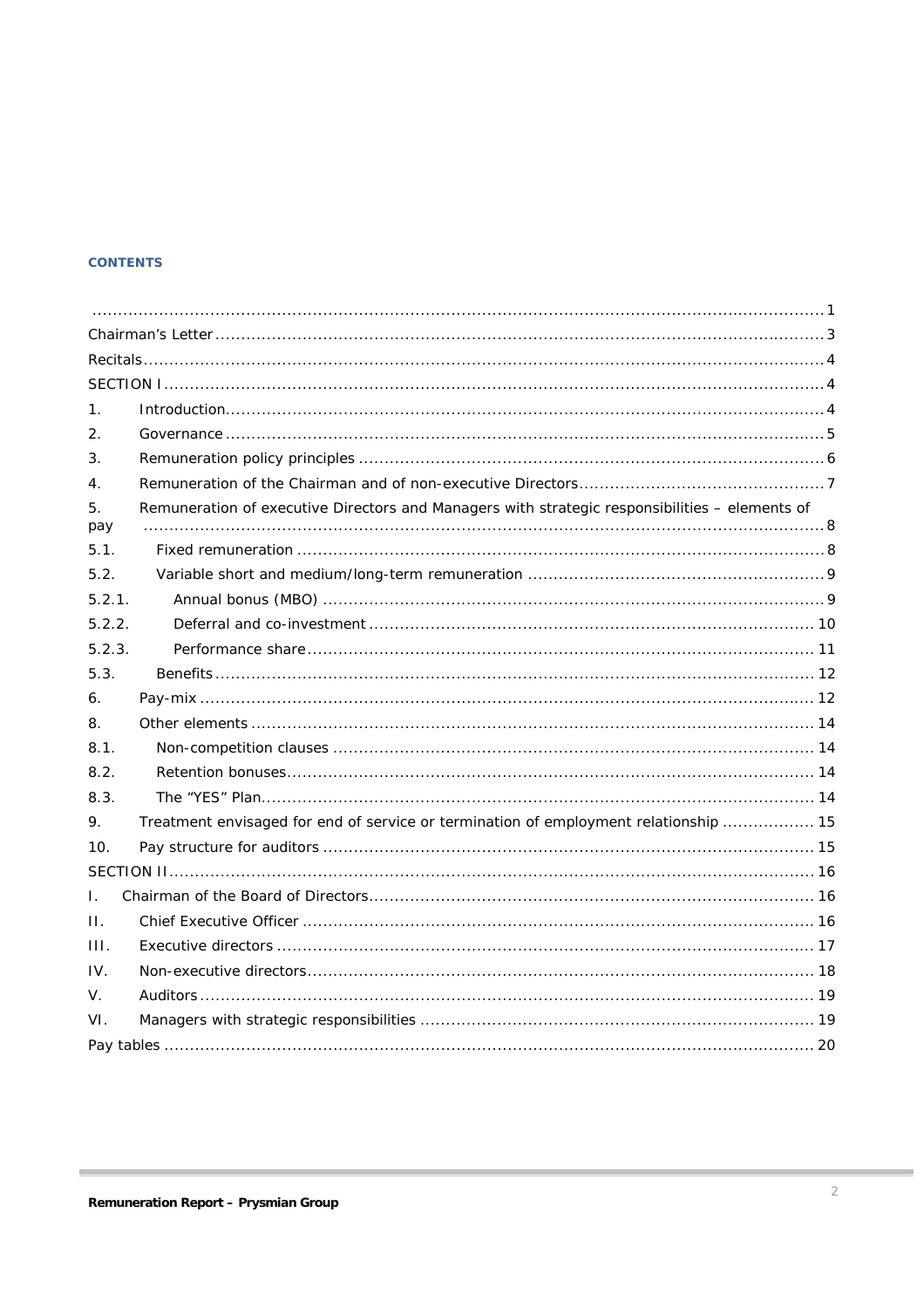# **Chairman's Letter**

Dear Shareholders,

I am delighted to present the Remuneration Report for 2014 which will be put to the Shareholders' meeting.

In 2014, all topics related to remuneration within the Prysmian Group were given, as always, the utmost attention. We have pursued the objective of strengthening and upgrading the pay tools we introduced in previous years while continuing to build on a Group pay policy in line with a responsible approach focused on performance, sustainability and a transparent dialogue with investors. Dialogue and transparency with investors remain key elements which we believe are symbolically represented by this report.

One of the most significant activities carried out by the Remuneration and Appointments Committee in 2014 to support the Board of Directors has been the monitoring of the first window implementation of the employee stock purchase plan "YES" (Your Employee Shares): a plan that allowed all the interested Group employees (executives, white collar and blue collar) in 27 different countries to purchase company shares at favourable terms and through which we are further increasing the employees engagement as well as their sense of belonging to the Group.

Another relevant activity for which the Committee has offered the Board its support was the evaluation of the failure to execute the long-term Incentive Plan (performance shares) and the deferral and coinvestment plan of the annual bonus for the period 2014-2016, as already approved by the Shareholders' Meeting, as a result of a problem that had arisen when implementing the WesterLink project. The delay accrued in the project, as a result of technical problems, has in fact led to a revision of the budget forecasts for the current year that resulted in the decision not to launch the Plan.

Finally, the Committee was asked to provide its own support in relation to the creation and revision of remuneration packages for the Executive directors, the Managers with Strategic Responsibilities and the Group's Internal Audit Manager. Said packages have been defined in line with the Group's internal policies and with market best practices.

We have collected the information relating to the remuneration policy in this Report, which describes its principles, governance, and elements which make up the remuneration of the Executive directors and Managers with strategic responsibilities, the short, medium and long-term incentive mechanisms and the related objectives, with the aim of increasing stakeholders' knowledge of our pay policies and to highlight their consistency with our business strategies.

This Remuneration Report has been approved by the Board of Directors on 25 February 2015 and section I will be submitted for an advisory vote to the Ordinary Shareholders' Meeting pursuant to applicable laws.

The Chairman of the Remuneration and Appointments Committee

Giulio Del Ninno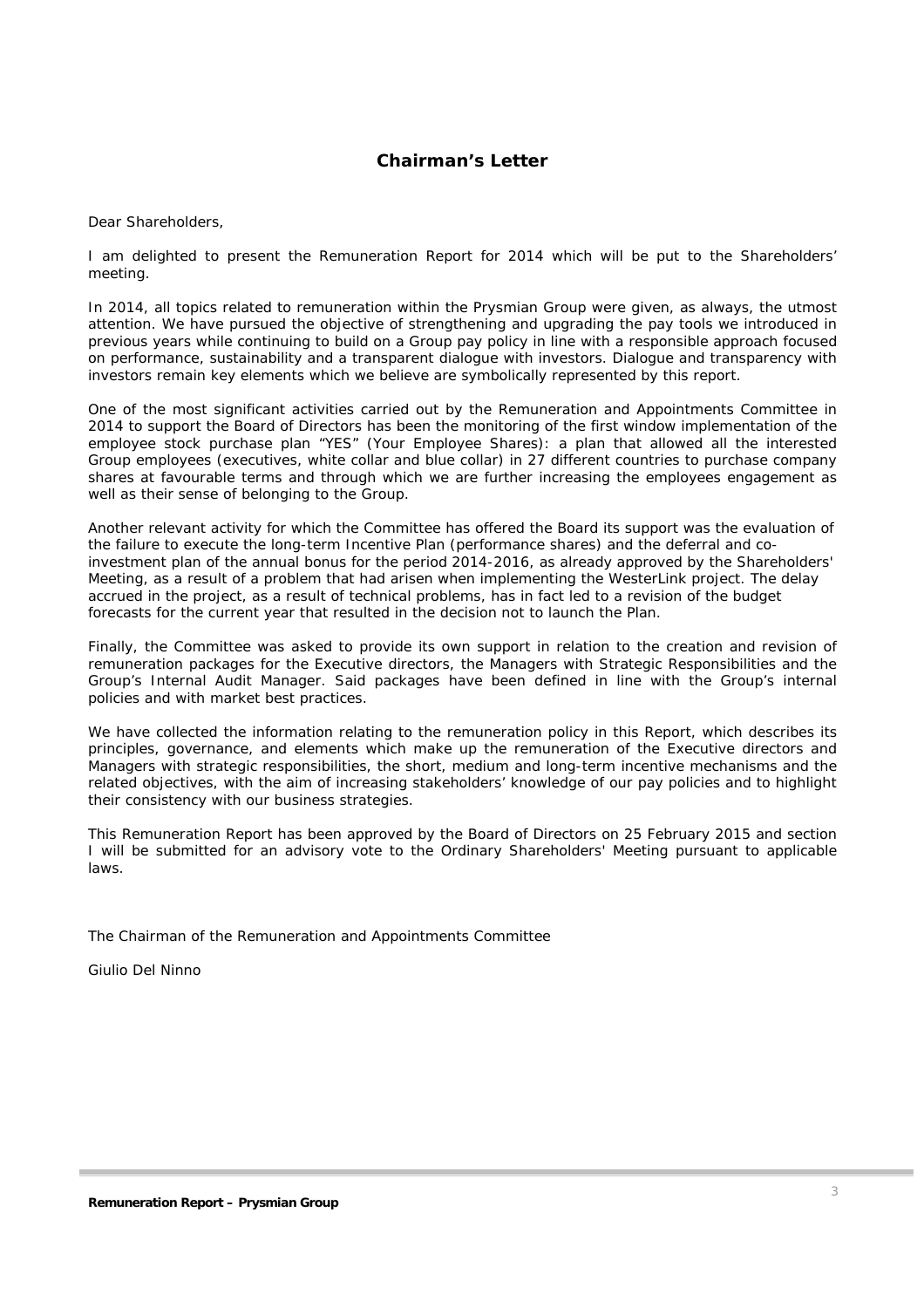#### **Recitals**

This document has been prepared in compliance with the provisions contained in CONSOB Resolution no. 18049 of 23 December 2011 in implementation of article 123-TER of Leg. Decree 58/1998 regarding transparency on Directors' pay in listed companies and is structured into two separate sections:

- Section I, which explains the Remuneration Policy to be adopted in the year 2015;
- Section II, which explains the final balance in terms of the Remuneration Policy actually adopted in the year 2014.

# **SECTION I**

# **1. Introduction**

The Remuneration Policy adopted by the Prysmian Group aims to attract and retain talented people with the skills necessary to achieve the company's objectives and to motivate management to pursue ever better performance in compliance with the company's values and culture.

The Group Pay Policy is defined so as to align the Management's interests with those of shareholders whilst pursuing the primary objective to create sustainable value in the medium to long term, by forging a real and verifiable link between the pay, on the one hand, and performance, both individual and of the Group, on the other.

The Remuneration Policy described in this document applies to the members of the Board of Directors and to Managers with strategic responsibilities.

Prysmian S.p.A. ("Prysmian" or "the Company") is currently managed by a Board of Directors consisting of eleven Directors:

| <b>Full name</b>               | <b>Position held</b>                                     | Qualification                          | <b>Control and</b><br><b>Risks</b><br>Committee | <b>Remuneration</b><br>and<br><b>Appointments</b><br>Committee |
|--------------------------------|----------------------------------------------------------|----------------------------------------|-------------------------------------------------|----------------------------------------------------------------|
| Massimo Tononi*                | Chairman                                                 | Independent non-<br>executive director |                                                 | Member                                                         |
| <b>Battista Valerio</b>        | <b>Chief Executive</b><br>Officer and<br>General Manager | Executive director                     |                                                 |                                                                |
| Battaini Massimo***            | Director                                                 | Executive director                     |                                                 |                                                                |
| Maria Elena Cappello**         | <b>Director</b>                                          | Independent non-<br>executive director | Member                                          |                                                                |
| Cesare d'Amico**               | Director                                                 | Independent non-<br>executive director |                                                 |                                                                |
| Claudio De Conto**             | <b>Director</b>                                          | Independent non-<br>executive director | Chairman                                        | Member                                                         |
| Giulio Del Ninno**             | Director                                                 | Independent non-<br>executive director |                                                 | Chairman                                                       |
| <b>Pier Francesco Facchini</b> | Director                                                 | Executive director                     |                                                 |                                                                |
| Fritz Froehlich**              | Director                                                 | Independent non-<br>executive director | Member                                          |                                                                |
| Fabio Ignazio Romeo            | Director                                                 | Executive director                     |                                                 |                                                                |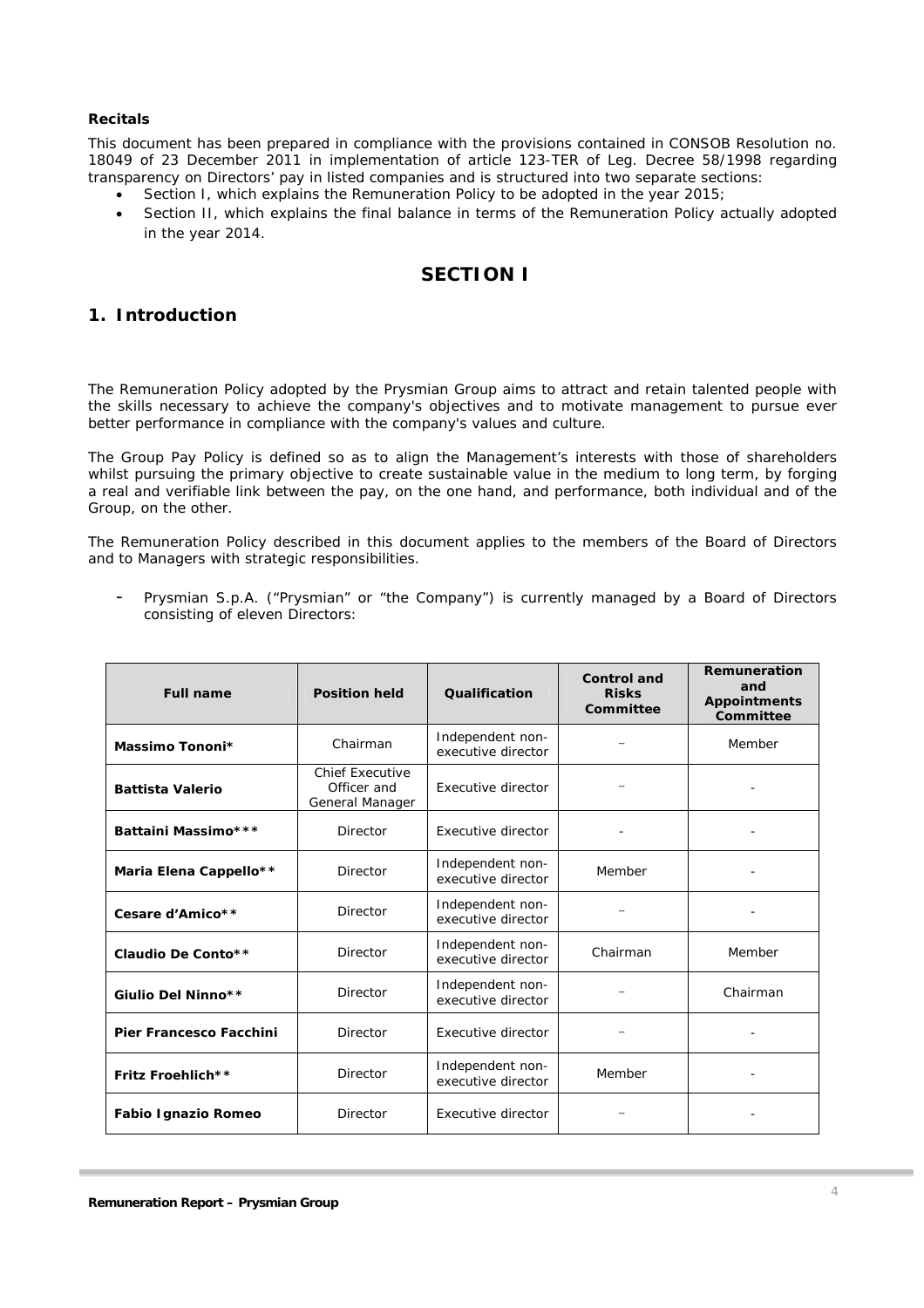| <b>Full name</b>   | <b>Position held</b> | Qualification                          | Control and<br><b>Risks</b><br>Committee | Remuneration<br>and<br><b>Appointments</b><br>Committee |
|--------------------|----------------------|----------------------------------------|------------------------------------------|---------------------------------------------------------|
| Giovanni Tamburi** | Director             | Independent non-<br>executive director | $\qquad \qquad$                          | -                                                       |

[\*] meeting the independence requirements set forth by Art. 148, paragraph 3, of Italian Legislative Decree no. 58 of 24 February 1998.

[\*\*] meeting the independence requirements set forth by Art. 148, paragraph 3, of Italian Legislative Decree no. 58 of 24 February 1998 and the "Self-Regulatory Code for Listed Companies" (July 2014) issued by the Corporate Governance Committee of Borsa Italiana S.p.A.

[\*\*\*] Massimo Battaini was appointed executive director by resolution passed by the Board of Directors on 25/02/2014 in lieu of Frank Dorjee, who remained in office until 25/02/2014.

During the period 01/01/2014 - 24/02/2014, Massimo Battaini was already Manager with strategic responsibilities of the Group with the same role of Senior Vice President Business Energy Projects as he still holds today.

The Group's Managers with strategic responsibilities, in addition to the managers who are also members of the Company's Board of Directors, are:

| <b>Full name</b>         | Job Title                                       |  |  |  |  |  |  |  |
|--------------------------|-------------------------------------------------|--|--|--|--|--|--|--|
| <b>Hendricus</b>         |                                                 |  |  |  |  |  |  |  |
| <b>Christiaan Nieman</b> | Senior Vice President Business Energy Products  |  |  |  |  |  |  |  |
| Andrea Pirondini         | Chief Operating Officer                         |  |  |  |  |  |  |  |
| <b>Philippe Vanhille</b> | Senior Vice President Business Telecom Business |  |  |  |  |  |  |  |

### **2. Governance**

The definition of the Policy is the result of a shared and transparent process in which the Remuneration and Appointments Committee ("the Committee") and the Board of Directors of the Company have a central role.

On an annual basis, in fact, the Remuneration and Appointments Committee puts the Pay Policy to the approval of the Board of Directors and supervises its application during the year.

The Board of Directors set up the Remuneration and Appointments Committee and appointed its members. This Committee has the role of providing consultancy and making proposals to the Board of Directors with reference to establishing the remuneration of the Group's Executive directors and Managers with strategic responsibilities, as indicated in the table, the appointment/substitution of independent Directors, as well as the size and composition of the Board.

The Committee currently consists of three independent non-executive Directors: Giulio Del Ninno, the Chairman, Massimo Tononi and Claudio De Conto.

The members of the Committee have long and consolidated experience and specific know-how in the economic and financial field.

The main responsibilities of the Remuneration and Appointments Committee are:

- to assess and formulate the remuneration policy for executive Directors with particular functions;
- to examine and discuss pay policy proposals for Managers with strategic responsibilities;
- to assess and formulate any proposals made by the Company regarding management remuneration policies;
- to periodically oversee the effective implementation of the proposals made and approved by the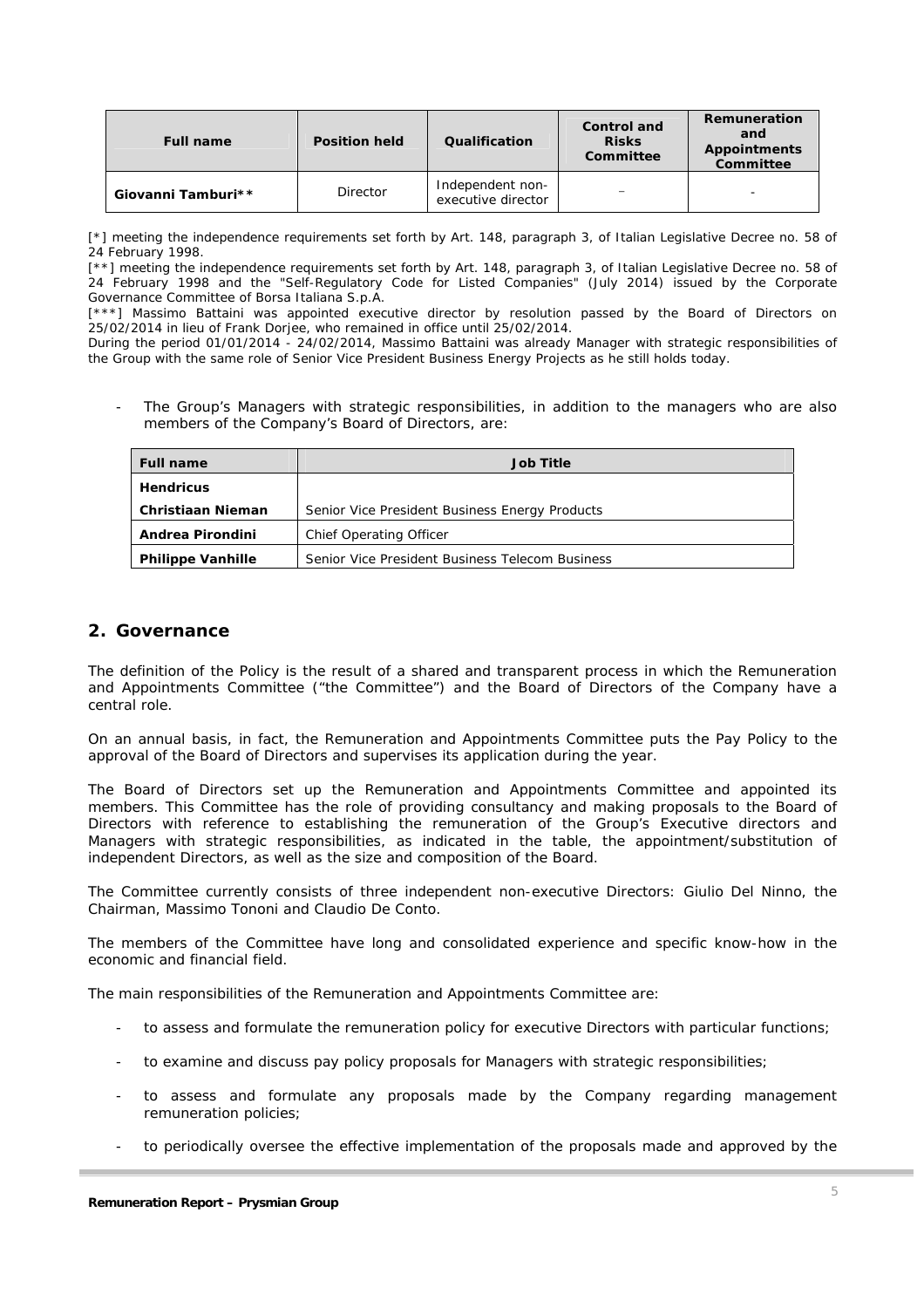Board of Directors as regards the remuneration of Managers with strategic responsibilities;

- to verify the achievement of the performance objectives related to the incentive systems for the Executive directors and Managers with strategic responsibilities.
- to assess and formulate proposals made to the Board of Directors regarding share incentive plans, stock options, public ownership of shares and similar incentive and retention plans applicable to management and employees of Group companies that are owned by the Company;
- to carry out preliminary investigations into the implementation of the executive directors succession plans if the Board of Directors resolves to adopt them.

For a description of the Committee's duties regarding the appointment of Directors, please refer to the "Remuneration and Appointments Committee" section of the Report on Corporate Governance Report and Ownership Structure.

In 2014, the Committee met 5 times and all the members took part in the meetings. The work undertaken by the Committee, with the support of the Group Human Resources Department, in particular concerned:

- the formulation of proposals to be submitted to the Board of Directors regarding the remuneration of the Company's executive directors and managers with strategic responsibilities as regards both the fixed and variable parts of the remuneration;
- the assessment of the criteria adopted in relation to both the variable incentive systems (based on the achievement of established objectives) and the pay policies for senior management;
- the analysis of all information concerning the Prysmian Group remuneration policy as described in the remuneration report approved by the Board of Directors and also submitted for examination to the Shareholders' Meeting;
- support in implementing the first purchasing window in relation to the Group employee stock purchase plan ("YES");
- the definition of the new long-term Incentive Plan for the three years 2014-2016 and the closelyrelated deferral and co-investment plan;
- the decision not to implement the medium- and long-term Incentive Plan for the three years 2014-2016.

In 2015, the committee has started working on the design and structure of the new Long Term Incentive plan 2015-2017.

The Remuneration and Appointments Committee, while providing advice and making, draws on the support of an independent external consultant, Hay Group, which provides information on trends, practices, and market pay levels on a global scale in order to monitor the Top Management pay fairness.

No Director takes part in meetings of the Remuneration and Appointments Committee during which proposals relating to their own remuneration are formulated.

The Group Human Resources and Organisation Director was invited to act as Secretary during the Remuneration and Appointments Committee meetings.

# **3. Remuneration policy principles**

The key principles that form the basis of Prysmian's remuneration policy are:

- **to adopt a clear and transparent governance model**:
- *"to pursue the creation of a balanced corporate governance system useful to achieve economic*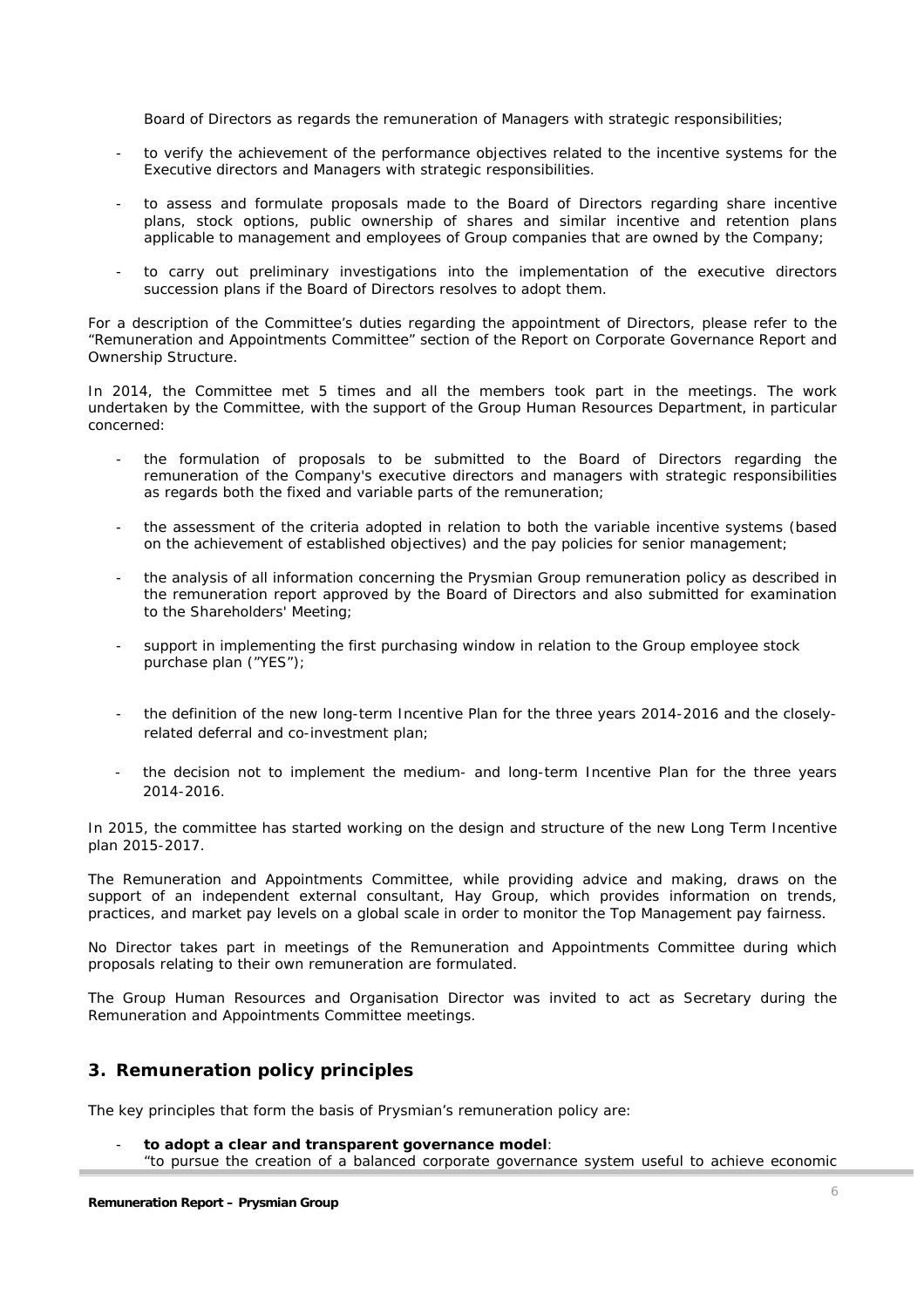*and financial objectives while fully safeguarding shareholders, together with the achievement of better performance"* 

- **to support the corporate strategy, attract and retain key human resources for the organisation**:

*"people are essential to achieve the strategic objectives"* 

to ensure consistency between the management "total remuneration" and the Group's **performance, in line with the shareholders' expectations**: *"the essential driver of Prysmian's remuneration systems is the business performance, in fact, a* 

*significant part of management's remuneration, both short and medium term, depends on the achievement of performance objectives in line with the investors' expectations"* 

- **to implement policies in line with the risk profile, through an appropriate balance among the various elements of pay, aimed at supporting value creation**:

*"the remuneration systems philosophy favours a concept of performance measured over a time horizon which is sufficient to guarantee sustainability and value creation in the long term."* 

to foster the Group's employees involvement through the purchase and ownership of **shares:**

*"through the YES plan and stock retention policies, Prysmian aims at increasing the number of employee shareholders who can participate in the success of the company"* 

# **4. Remuneration of the Chairman and of non-executive Directors**

The Shareholders' Meeting of 18 April 2012 has approved, in addition to a reimbursement of all expenses incurred by the Board on behalf of the Company, a total gross remuneration of Euro 430,000 for each year in office. The Shareholders' Meeting has also given authority to the Board of Directors to determine the distribution of the above-mentioned remuneration to all or only some of the individual directors, based on the specific responsibilities held by each of them.

The Board of Directors has accepted the proposal submitted by the Remuneration and Appointments Committee which sets forth the following allocation of the annual remuneration:

- (i) Euro 30,000 to the Chairman of the Board of Directors,
- (ii) Euro 40,000 to each of the 7 independent non-executive directors, pursuant to the TUF, and
- (iii) Euro 20,000 to each of the 6 members of the internal committees.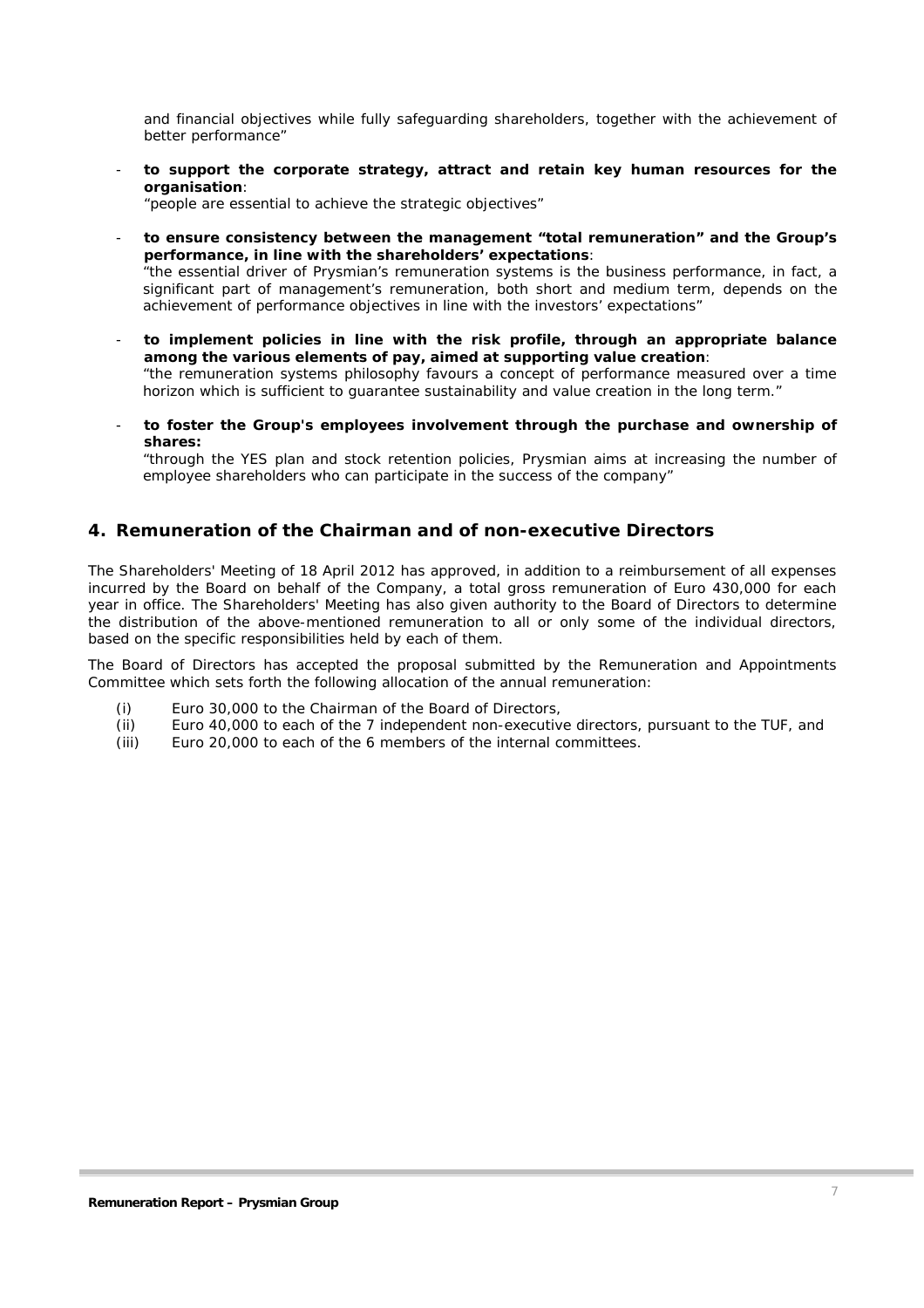# **5. Remuneration of executive Directors and Managers with strategic responsibilities – elements of pay**

The remuneration structure of executive directors and directors assigned specific duties and Managers with strategic responsibilities is defined by Prysmian with a twofold goal; on the one hand, it aims to attract and retain resources with appropriate professional qualities enabling them to achieve the company's objectives, whilst on the other it seeks to bring management's interests in line with those of the shareholders, thereby guaranteeing the sustainability of the business and results in the medium- and long-term.

This section of the report describes the key elements and the guidelines of the Remuneration Policy for the year 2015.

| <b>REMUNERATION</b><br><b>FIXED</b>     | <b>ANNUAL PAY</b><br>- defined in line with the complexity of the role<br>- benchmarked vs key European market in order to guarantee<br>competitiveness and internal fairness, taking into account the<br>individual performanca.                                                                                                                                                                                                                                                                                                                                                                                                                                                                                                                                                                                                                                                                                                                                                                                                                                                                                                                                                                                                                                                                                                                                                                                      |                                                                                                                                                                                                                                 |
|-----------------------------------------|------------------------------------------------------------------------------------------------------------------------------------------------------------------------------------------------------------------------------------------------------------------------------------------------------------------------------------------------------------------------------------------------------------------------------------------------------------------------------------------------------------------------------------------------------------------------------------------------------------------------------------------------------------------------------------------------------------------------------------------------------------------------------------------------------------------------------------------------------------------------------------------------------------------------------------------------------------------------------------------------------------------------------------------------------------------------------------------------------------------------------------------------------------------------------------------------------------------------------------------------------------------------------------------------------------------------------------------------------------------------------------------------------------------------|---------------------------------------------------------------------------------------------------------------------------------------------------------------------------------------------------------------------------------|
| SHORT AND MEDIUM/LONG-TERM REMUNERATION | <b>MBO</b><br>- the actual payout is connected to the achievement of the<br>preset annual economic and financial targets at Group/Business<br>Unit level<br>- net financial position and EBITDA are the common indicators<br>and the minimum condition necessary to accrue the bonus<br>- the pay opportunities linked to the annual incentive system are<br>defined as a % of annual pay; a maximum payment level (cap)<br>is envisaged.<br><b>CO-INVESTMENT</b><br>the co-investment system is valid for the period 2015-2017:<br>- the mechanism envisages that part of the accrued annual<br>bonus is deferred for a maximum period of three years<br>- the payment of the increased portion in Prysmian shares is<br>subordinate to achieving a Group three-year economic and<br>financial target (Adjusted Cumulative EBITDA and Cumulative<br>ROCE 2015-2017)<br>- should one or both objectives not be achieved, the payment of<br>a reduced portion of the deferred bonus in Prysmian shares is<br>envisaged.<br>PERFORMANCE SHARE<br>- This is a share-based plan with a three-year vesting period<br>w hich is linked to achievement of three-year performance<br>conditions: in 2018 directors will receive a number of Prysmian<br>shares betw een a preset minimum and maximum amount<br>depending on the achievement of the Adjusted Cumulative<br>EBITDA and Cumulative ROCE objectives for 2015-2017. | <b>BENEFITS</b><br>Social security and<br>healthcare benefits as well<br>as assistance in w ork life<br>balance w hich supplement<br>the minimum national<br>healthcare/pension plans<br>and other contractual<br>requirements. |

### *5.1. Fixed remuneration*

The Executive directors and the Managers with strategic responsibilities' fixed pay levels are set at the moment of hiring according to the complexity, the actual responsibilities and the experience required of the job, as well as to the reference remuneration market. The comparison with the remuneration market is carried out with the support of a job evaluation method which enables consistent comparison and ensures a competitive position in the external market.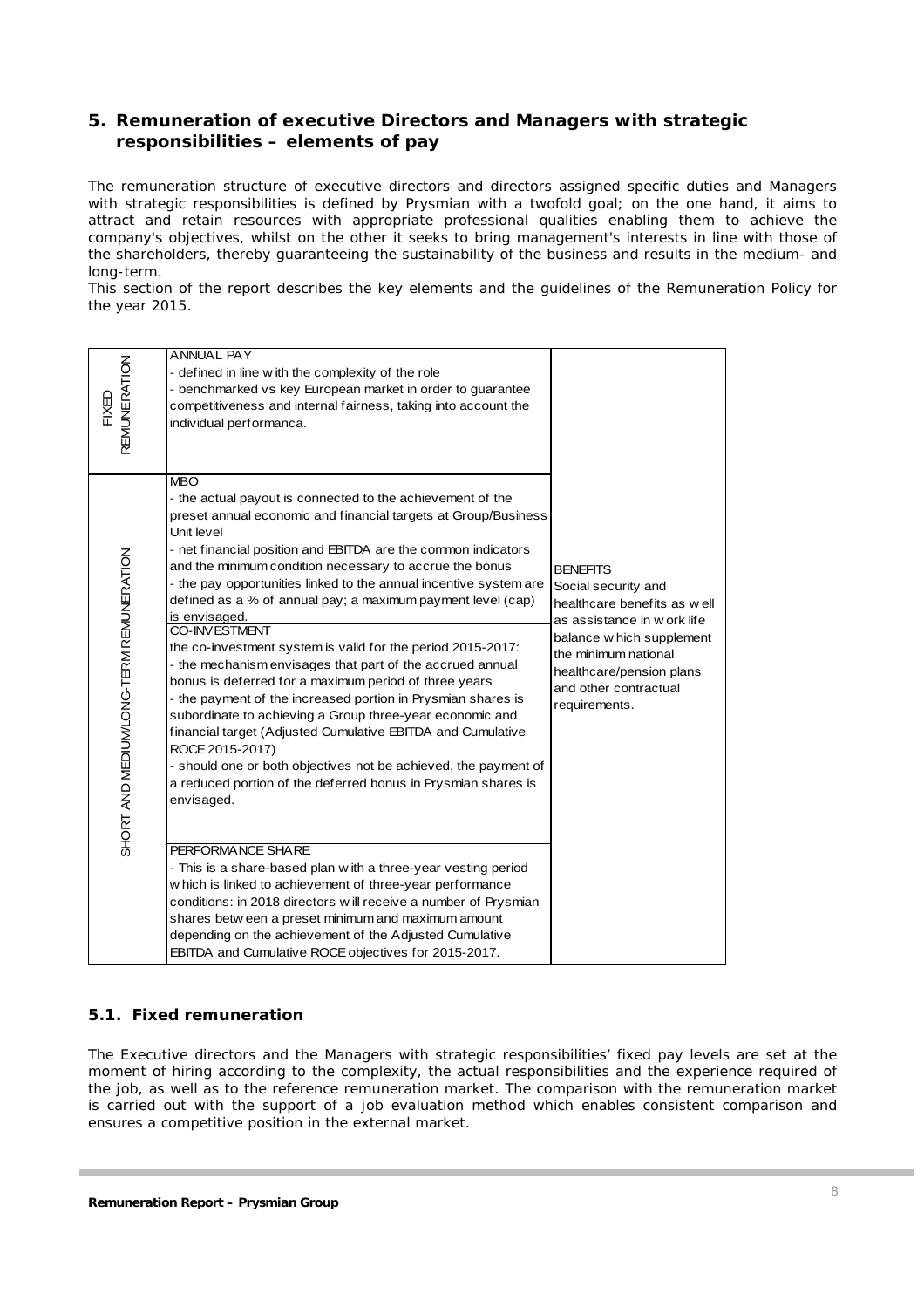As for the Top Management positions, the reference market used consists of a panel of listed European companies. These companies are included in the *FT Europe 500 listing* as the main companies in Europe in terms of capitalisation.

The fixed component of the remuneration package is of relative importance on the total remuneration package of the individual directors (paragraph 6, pay mix). This limited weight, yet which is sufficient and appropriate even in the event that the variable part should not be disbursed due to failure to achieve the connected objectives, is such as to reduce excessively risk-oriented behavior, to discourage initiatives focused on short-term results and to enable a flexible approach to be taken towards the variable component.

Once a year, the Remuneration and Appointments Committee prepares a Pay Policy proposal for Top Management to be put for approval to the Board of Directors.

This policy may entail an update to the fixed remuneration. These potential revisions consider various factors, including the competitiveness with respect to the market remuneration data, sustainability, internal fairness and individual performance. It is therefore a meritocratic approach that is made even more objective by the introduction, in 2013, of a global performance assessment system (P3 - Prysmian People Performance) that is coherent and homogeneous throughout the Group.

This formal system for the annual performance assessment concerns, on an annual basis, all employees, including top executives, in terms of achievements and alignment to the Group's value model.

### *5.2. Variable short and medium/long-term remuneration*

The variable component within the remuneration packages offered in Prysmian consists of three main elements:

- annual bonus (short term)
- $co$ -investment of annual bonus  $+$  multiplier (medium term)
- performance share (long term)

#### *5.2.1. Annual bonus (MBO)*

The variable annual incentive system (MBO - Management By Objectives) designed by the Group for certain employees holding positions of responsibility aims to align individual conduct with the organization's annual strategic objectives, rewarding the beneficiary for the results achieved in the shortterm (1 year).

The annual variable incentive system is defined each year by the Appointments and Remunerations Committee that proposes the objectives for the Executive directors and Managers with strategic responsibilities to the Board of Directors, identifying the various metrics.

Each participant is assigned incentive percentages, at minimum and maximum, on the basis of their gross annual remuneration. The final payout will vary depending on the degree to which the objectives assigned have been achieved, up to a pre-defined cap. The incentive percentages are defined in relation to the hierarchical level and are consistent with the strategic nature of the role, with the aim of balancing the fixed and variable remuneration according to position and impact on results.

A multiplier/demultiplier of the final value of the MBO is then envisaged, linked to the individual performance assessment (P3), but always up to the **cap** identified in advance for each. In determining the bonus disbursed, qualitative performance and the employee's conduct are therefore also taken into consideration. The MBO plan has a very rigorous plan and each year the rules are communicated clearly and transparently to all participants.

The disbursement of the annual bonus will take place on a pro quota basis according to the months effectively spent with the Group during the performance period with a minimum working period of 9 months. The new hires will participate only if hired before July of each year.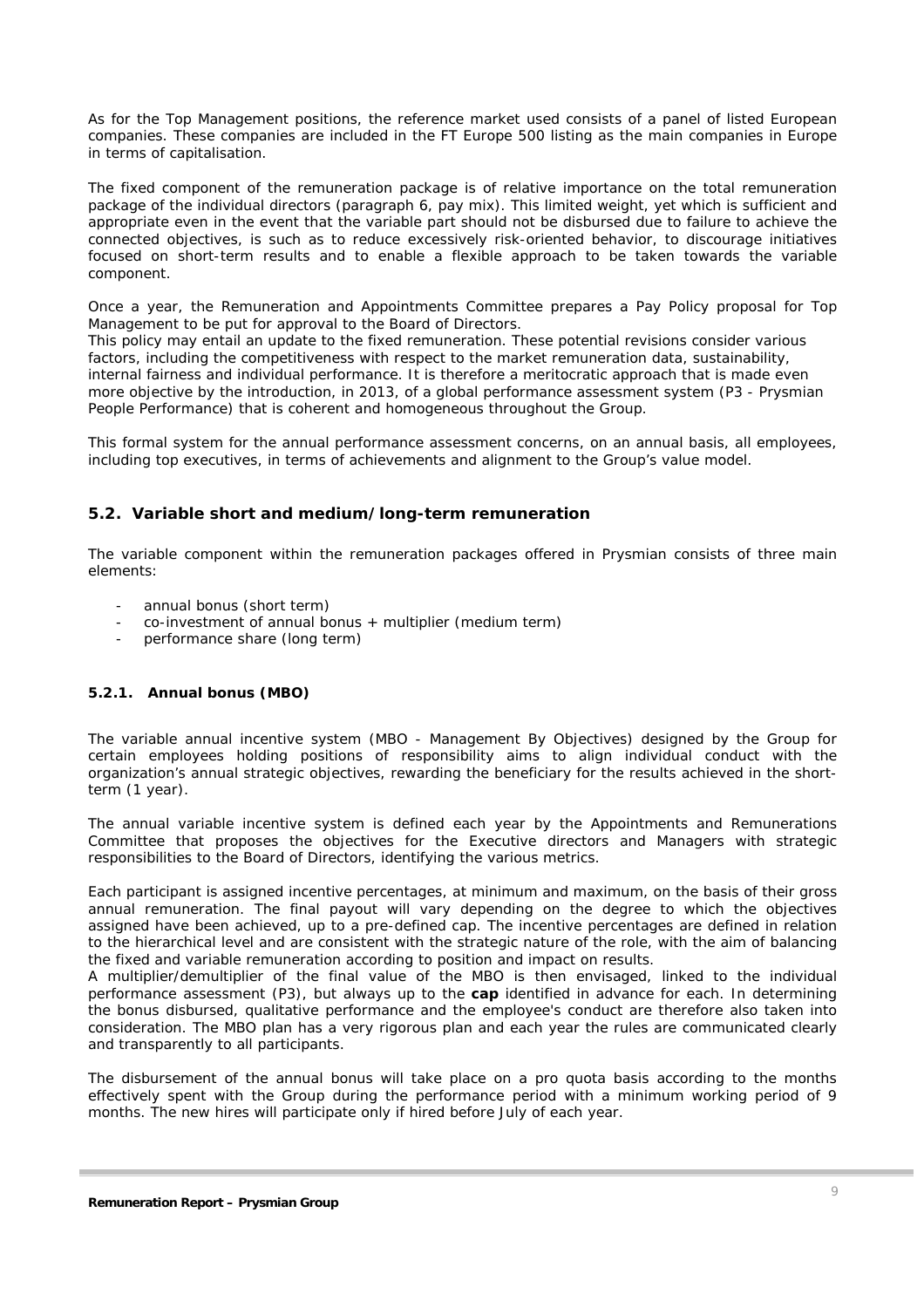Continuing on from previous years, the MBO 2015 plan will envisage:

- two access conditions (on/off); one of a financial nature, linked to Group liquidity, the Group Net Financial Position, and one that is economic and connected to the Group's profitability, the Group EBITDA.
- two economic/financial objectives relating to the relevant organizational unit
- two objectives established according to the role played by the individual and which are also qualitative in nature and, for the functions where applicable, linked to sustainability criteria.

Below is a schematic presentation of the objectives for the management figures and the related weight on target for 2015.

| Objective                                                                       | Weight on target |
|---------------------------------------------------------------------------------|------------------|
| Group net financial position                                                    | ON OFF condition |
| Group EBITDA                                                                    | ON OFF condition |
| Group EBITDA/EBITDA relating to business managed (e.g. Telecom Business EBITDA) | 40% / 50%        |
| Group Net Financial Position                                                    | 20%              |
| Group fixed costs                                                               | 20% / 10%        |
| Individual objective                                                            | 20%              |

The following table, instead, shows the relationship between performance and annual bonus:

|                     |               | Annual bonus (MBO) - payout % on fixed remuneration           |                                                                             |  |  |  |  |  |  |  |  |
|---------------------|---------------|---------------------------------------------------------------|-----------------------------------------------------------------------------|--|--|--|--|--|--|--|--|
|                     |               | <b>Chief Executive Officer</b>                                | <b>Executive directors -</b><br>Managers with strategic<br>responsibilities |  |  |  |  |  |  |  |  |
|                     | $<$ threshold |                                                               | no payment                                                                  |  |  |  |  |  |  |  |  |
| on-off<br>condition | > threshold   | payout is proportional to the level of objectives achievement |                                                                             |  |  |  |  |  |  |  |  |
|                     |               |                                                               |                                                                             |  |  |  |  |  |  |  |  |

| $\overline{5}$<br>ΘS<br>$\sigma$          | < Target (100)    | 0%         | 0%        |  |  |  |  |
|-------------------------------------------|-------------------|------------|-----------|--|--|--|--|
| ement<br>objectiv                         | Target (100)      | 66.7%      | 50%       |  |  |  |  |
| achiev<br>$\overline{4}$<br>set<br>ď<br>ف | Maximum (150)     | 100%       | 75%       |  |  |  |  |
| ă<br>level                                | $>$ Maximum (150) | 100% (cap) | 75% (cap) |  |  |  |  |

*If objectives are achieved at an intermediate level between target and maximum, the payout is calculated by linear interpolation.* 

#### **5.2.2.** *Deferral and co-investment*

The Deferral and co-investment plan concerning part of the annual incentive (MBO) accrued, will be valid for the two years 2015-2016 and is one of the components of the Long Term Incentive Plan, together with Performance Share, proposed for the three years 2015-2017 and described in the paragraph below. The LTI plan 2015-2017 has been approved by the Board of Directors on 25 February 2015 and which will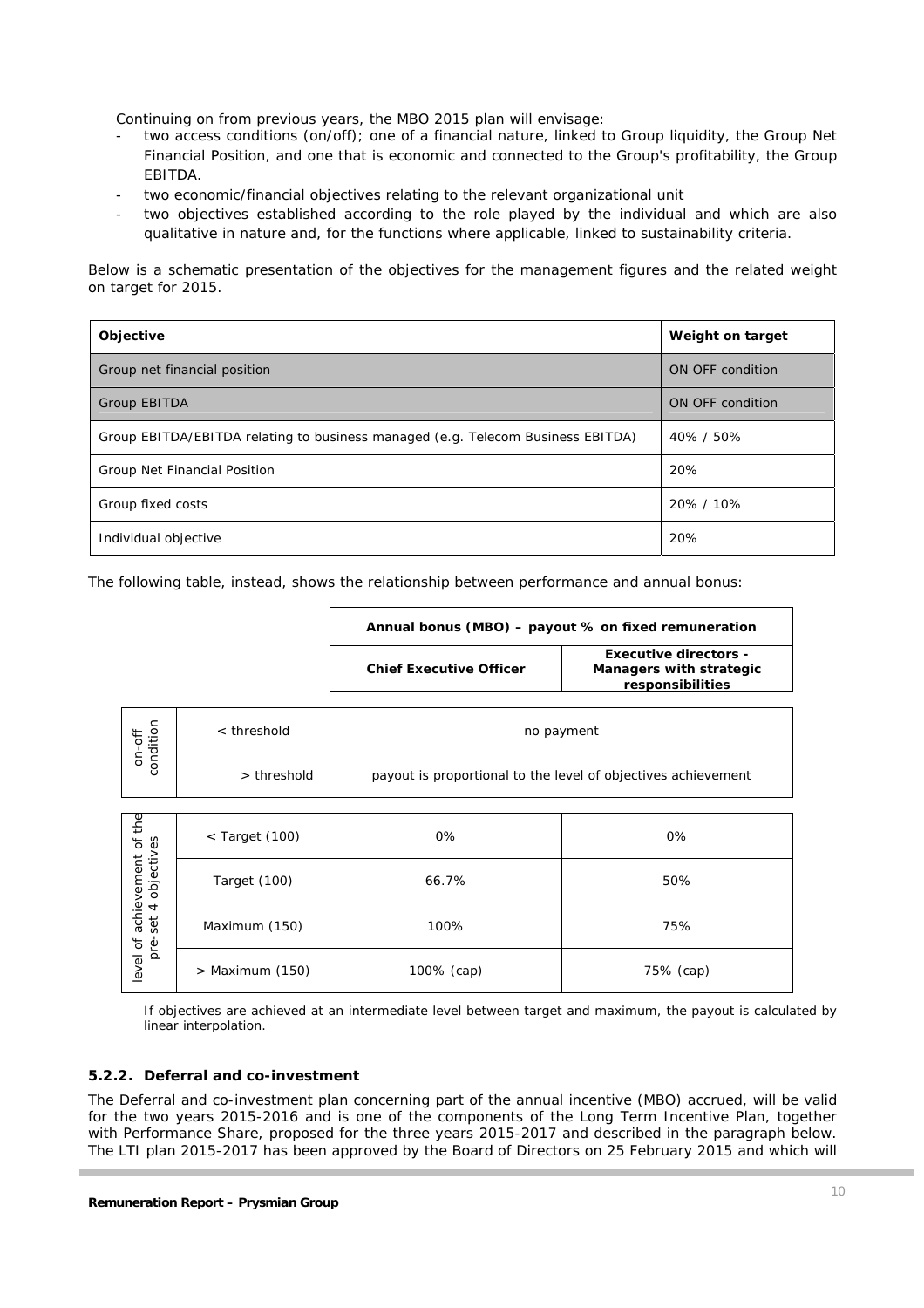be submitted for the approval of the Shareholders' Meeting on 16 April 2015.

Approximately **300 group key managers** will benefit from this Plan, including the Executive directors and Managers with strategic responsibilities. It is a non-compulsory plan but one that constitutes the essential condition for the beneficiaries to access the performance share plan.

Similarly to the Deferral and co-investment plan approved in 2014 but not implemented, the Deferral and co-investment plan will envisage part of the payment of the annual bonus accrued for 2015 and 2016 being deferred for a period respectively of two years and one year and, if certain pre-determined threeyear Group performance objectives are achieved, returned increased in the form of Prysmian shares. If, on the other hand, said performance objectives should not be achieved, this amount will be returned, again in the form of shares, but reduced, depending on the chosen co-investment profile, as explained below.

The Deferral and co-investment plan therefore also makes a good portion of the annual incentive (MBO) deferred and conditional on achieving the three-year objectives.

 The co-investment profiles for the annual bonus from among which the beneficiaries can choose and to which different risk levels are associated are the following:

- **Basic** Profile: the participant co-invests 25% of his annual bonus potentially accrued in 2015 and 2016 with the possibility of obtaining, in 2018 and in case of target level achievement of the preset objectives, a multiple of 1.5 times the amount co-invested in Prysmian shares (including the Co-investment itself), or of losing 25% of the co-invested amount should the Target not be achieved.
- *Balanced Profile*: the participant co-invests 50% of his annual bonus accrued in 2015 and 2016 with the possibility of obtaining, in 2018 and in case of target level achievement of the pre-set objectives, a multiple of 2 times the amount co-invested in Prysmian shares (including the Coinvestment itself), or of losing 50% of the co-invested amount should the Target not be achieved.
- *Dynamic Profile*: the participant co-invests 75% of his annual bonus accrued in 2015 and 2016 with the possibility of obtaining, in 2018 and in case of target level achievement of the pre-set objectives, a multiple of 2.5 times the amount co-invested in Prysmian shares (including the Coinvestment itself), or of losing 75% of the co-invested amount should the Target not be achieved.

The profile has to be chosen at the moment of acceptance of the plan and cannot be changed.

The objectives to which the multiple/demultiplier will be linked are:

- the Group's accumulated adjusted EBITDA in the three years 2015-17
- the Group's accumulated ROCE in the three years 2015-17

#### *5.2.3. Performance share*

The 2015-2017 Performance Share Plan approved by the Board of Directors on 25 February 2015 and which will be submitted to the approval of the Shareholders' Meeting on 16 April 2015 will envisage the allocation, in 2018, of a pre-set minimum and maximum number of Prysmian shares. In 2018, the plan participants, within the abovementioned range, will receive the number of shares linked to the degree to which the two Group three-year economic-financial objectives are achieved:

- the Group's accumulated adjusted EBITDA in the three years 2015-17, counting for 70% and
- the Group's accumulated ROCE in the three years 2015-17, counting for 30%.

The Plan beneficiaries will be around 300 Group key managers, including Executive directors and Managers with strategic responsibilities.

The assignment value at the target level (assigned if the target level of both the above objectives is achieved) and the maximum level (if the maximum level of both the above objectives is achieved) will be defined for each beneficiary in relation to the role held and the individual fixed remuneration levels.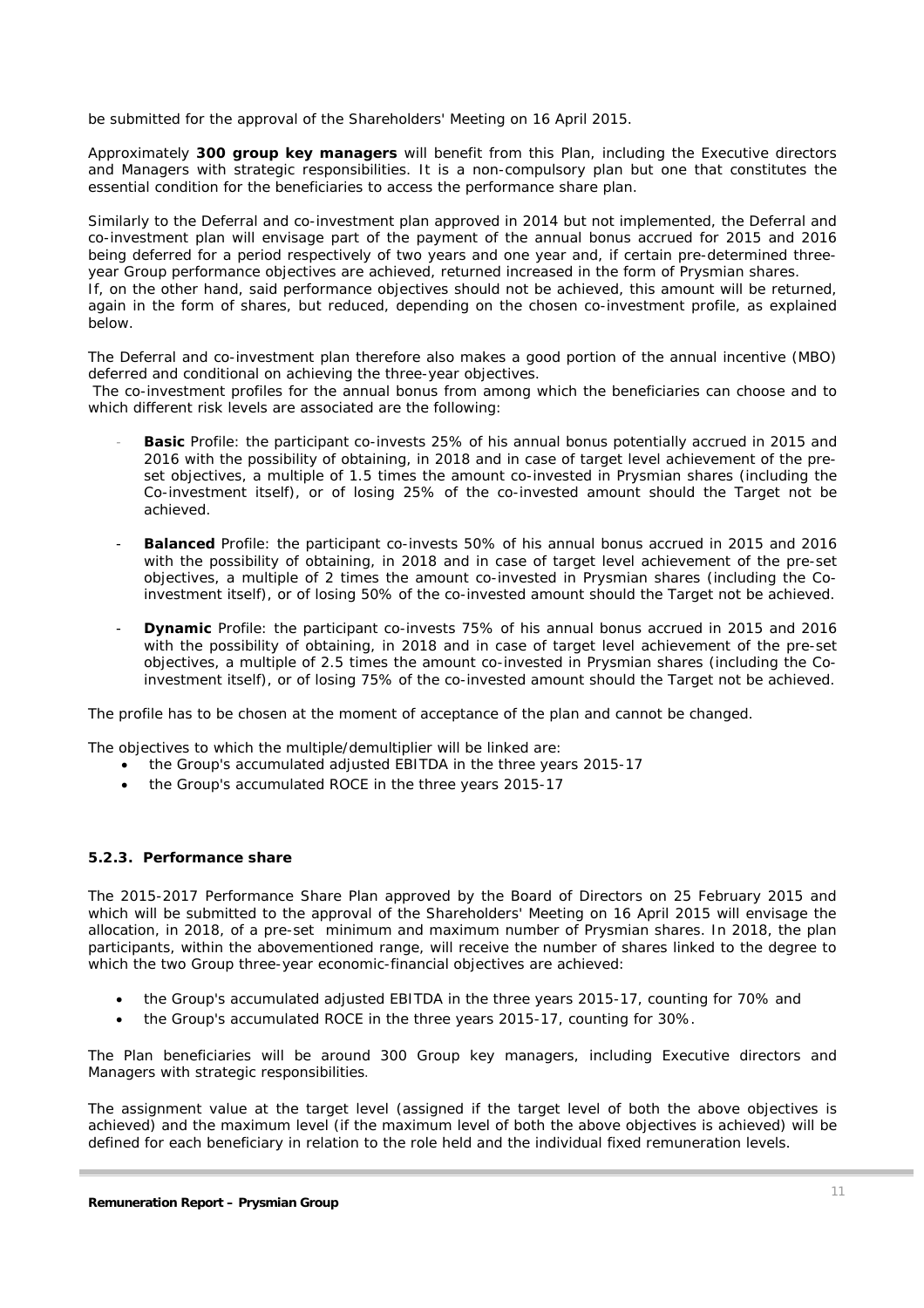If an intermediate performance level is achieved between target and maximum, the number of performance shares assigned will take place by linear interpolation.

In compliance with Art. 6 of the *Code of Conduct for Listed Companies* a **lock-up** period, deemed of medium/long term nature (2 years) is also envisaged, during which the beneficiaries are not allowed to dispose of the shares that may have been allocated to them. For Executive directors and Managers with strategic responsibilities, this lock-up will be applied to 100% of shares, net of those sold to cover tax obligations.

Moreover, 10% of these shares will be **career shares** and the beneficiaries will therefore be unable to place any orders on them until the end of their career with Prysmian.

The plan will include **claw back,** for the duration of 4 years and **malus**, for the duration of 2 years, clauses, aimed, under certain circumstances, as example, but not exclusively, fraud, to recoup the granted, partially or totally. The clauses will cover the group CEO and senior management reporting to him. In addition it will cover other participants involved in fraud or willful misconduct.

During the plan implementation, while defining in details the characteristics, some might be adapted to guarantee the plan compliance with the local legislation and/or the exchange regulations and /or to ease the local deployment.

For more details, reference can be made to the related Information Document, available from the website www.prysmiangroup.com, in the Investor Relation - Corporate Governance - Remuneration - Incentive Plans section).

### *5.3. Benefits*

The cash-equity pay offer is integrated by the following additional benefits:

- supplementary pension integrative pension plan
- supplementary medical insurance integrative healthcare insurance
- accident insurance covering extra professional accidents
- company car
- ticket restaurant

Those benefits are adapted to the local environments, taking into account the market characteristics and the relevant legislations.

### **6. Pay-mix**

The following graphs show the theoretical pay-mix of Prysmian executive directors and managers with strategic responsibilities when a target and maximum annual and three-year performance level is reached.

The graph shows the relative weight of the four elements of pay: (1) fixed, (2) cash annual variable - MBO, (3) medium - coinvestment and (4) long-term share variable – performance share.

The performance share value is calculated on the plan's fair value basis.

The pay-mix is calculated based on the actual potential total payment (cash, shares) in the 2015-2017 period during which the long-term incentive plan will be in effect.

Other forms of remuneration (non-competition clauses, retention bonuses), described in Section II of the Report, are not included in the pay-mix analysis.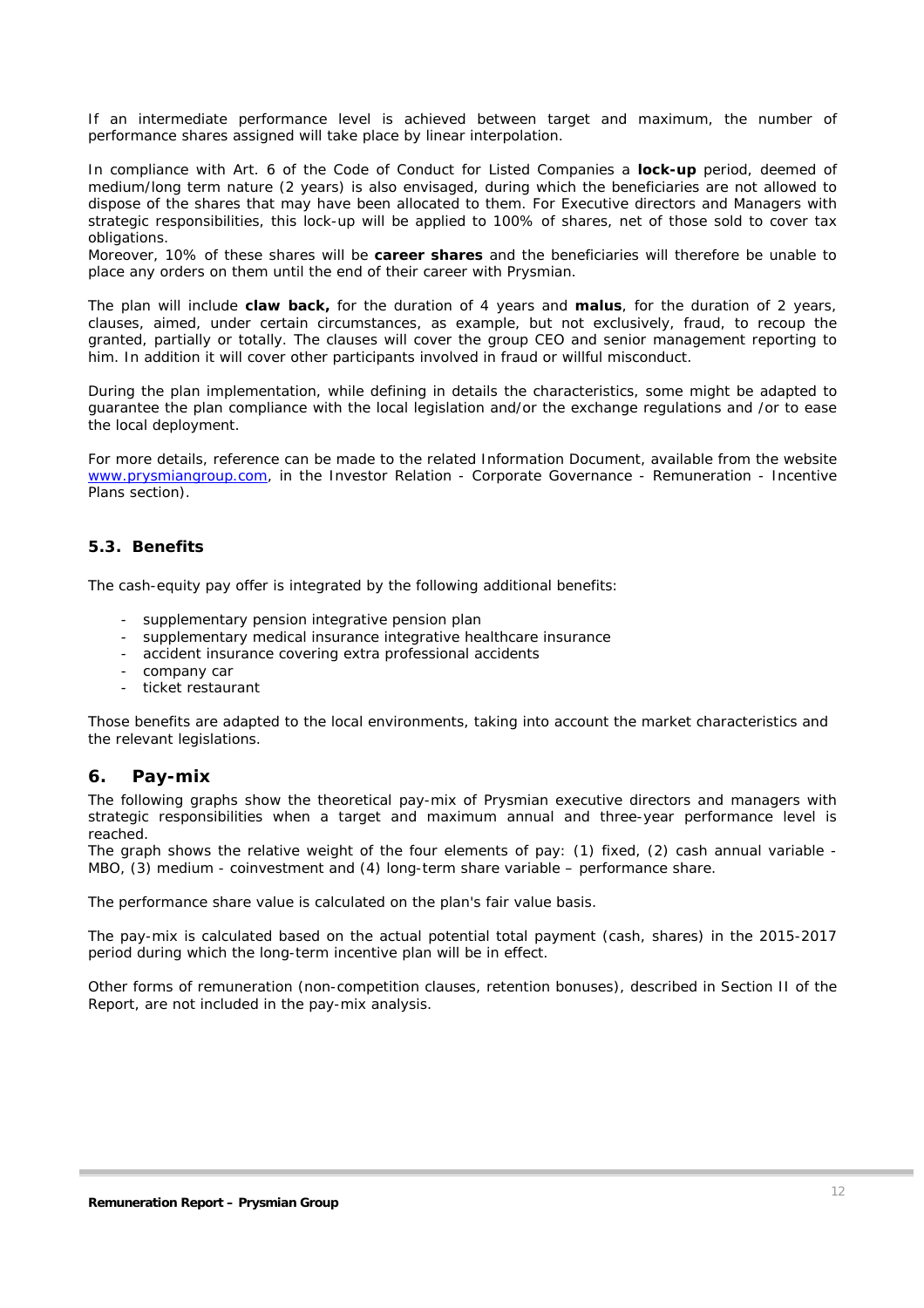*CEO and General Manager, Valerio Battista*  Pay-mix – performance target  $\frac{1}{2}$  Pay-mix – maximum performance





*Executive Directors and Managers with strategic responsibilities*  Pay-mix – performance target Pay-mix – maximum performance



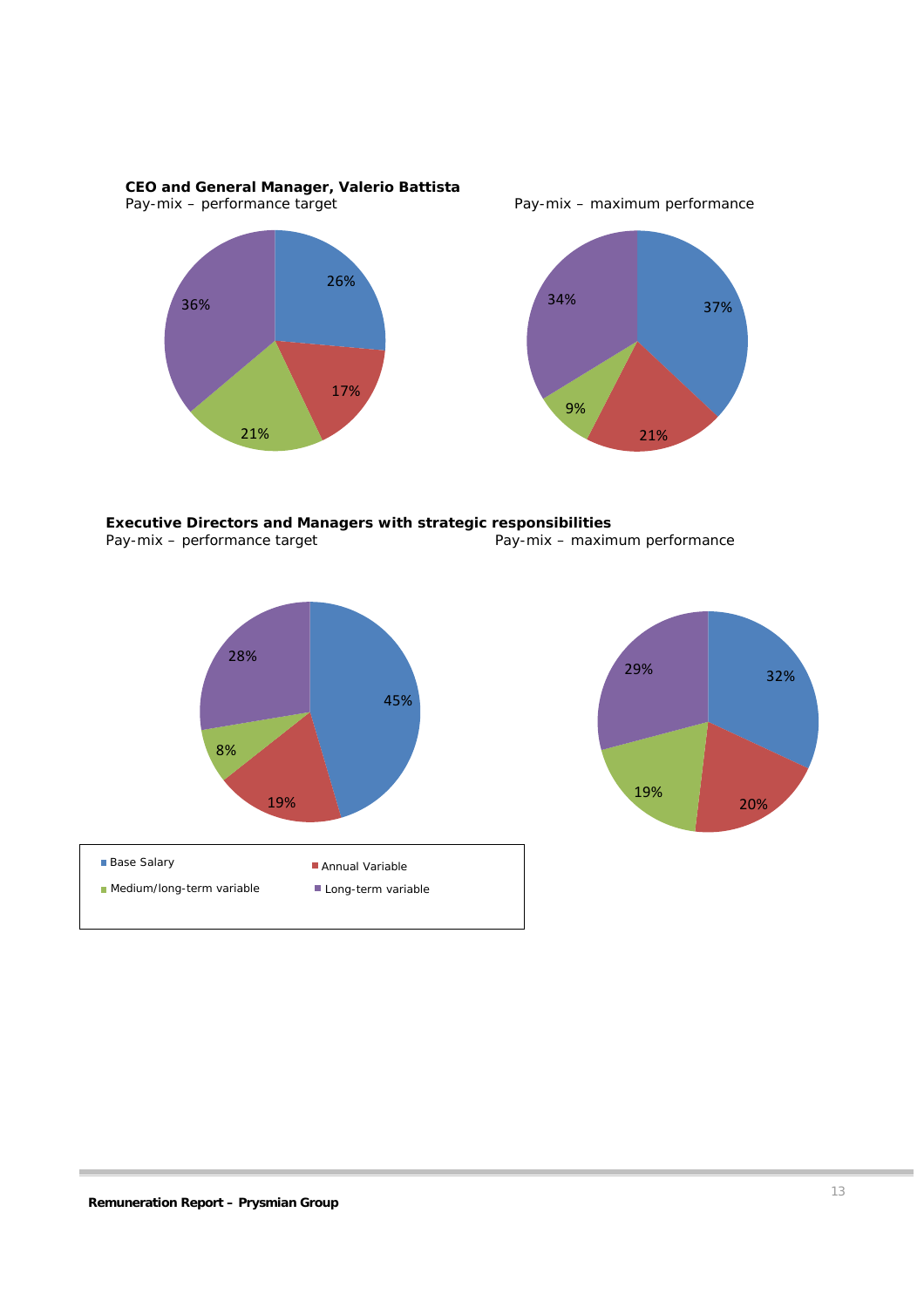# *8.* **Other elements**

#### *8.1. Non-competition agreements*

Prysmian envisages the possibility of signing non-competition clauses for executive Directors and Managers with strategic responsibilities and other employees with key roles within the organization. In conformity with case law and practice, these clauses can provide for the payment of a percentage of

annual fixed remuneration, according to the duration and extent of the restriction arising from the clause itself.

The non-competition clauses in place provide for the payment of this remuneration whilst employment contracts remain valid. As regards the Executive directors and Managers with strategic responsibilities, the Company has established that in stipulating future clauses, said remuneration will only be paid upon termination of employment.

The restriction relates to the sector in which the Group operates and has a variable territorial scope depending on the position held by the individual beneficiary.

#### *8.2. Retention bonuses*

While still enforceable for the future, to date no retention bonus is not applicable to any executive Director or Manager with strategic responsibilities.

#### *8.3. The "YES" Plan*

On 16 April 2013, the Prysmian Shareholders' Meeting approved the stock purchase plan, at favourable conditions, for the Group's employees: the YES (Your Employee Shares) plan.

The main objectives of the YES plan are the following:

- to strengthen the commitment and the involvement of employees;
- to make shareholders, customers and employees share their interests in the long term;
- to foster the internal perception of the Prysmian Group as "One Company".

The Plan, intended for the Group's employees, has been implemented in 27 countries and offers to the employees the opportunity to purchase Prysmian shares, with a discount granted in the form of treasury shares, within three annual purchase windows (2014, 2015 and 2016), while accepting time constraints in relation to shares availability. A maximum number of 500,000 treasury shares are reserved for the Plan.

The employees who participate in the Plan may purchase Prysmian shares with a specific discount that will be granted in the form of treasury shares, equal to 1% for Senior Executives (the CEO, Executive Directors and Managers with Strategic Responsibilities), 15% for managers and 25% for the remaining employees so as to encourage the participation of employees at all levels. For each category, a maximum annual investment has been set, i.e. Euro 13,335 for Senior Executives and Managers, Euro 8,000 for all other employees, within each purchase window. All participants, except for Senior Executives, will receive an entry bonus equal to 6 shares on the first year of participation.

The rules, briefly described above, might be slightly modified locally only for certain countries. These local variations are described in the addendum to the Regulation, of which they are an integral part.

The Plan has been launched globally in 2013 and has reached 32% participation among the eligible employees. In 2014, the first purchase window was implemented (as well as the additional window reserved to managers, as envisaged by the Plan Regulation). In 2015, the second window will be implemented.

For more details on the Plan, reference can be made to the related Information Document, available from the website www.prysmiangroup.com, in the Investor Relation - Corporate Governance - Remuneration - Incentive Plans section).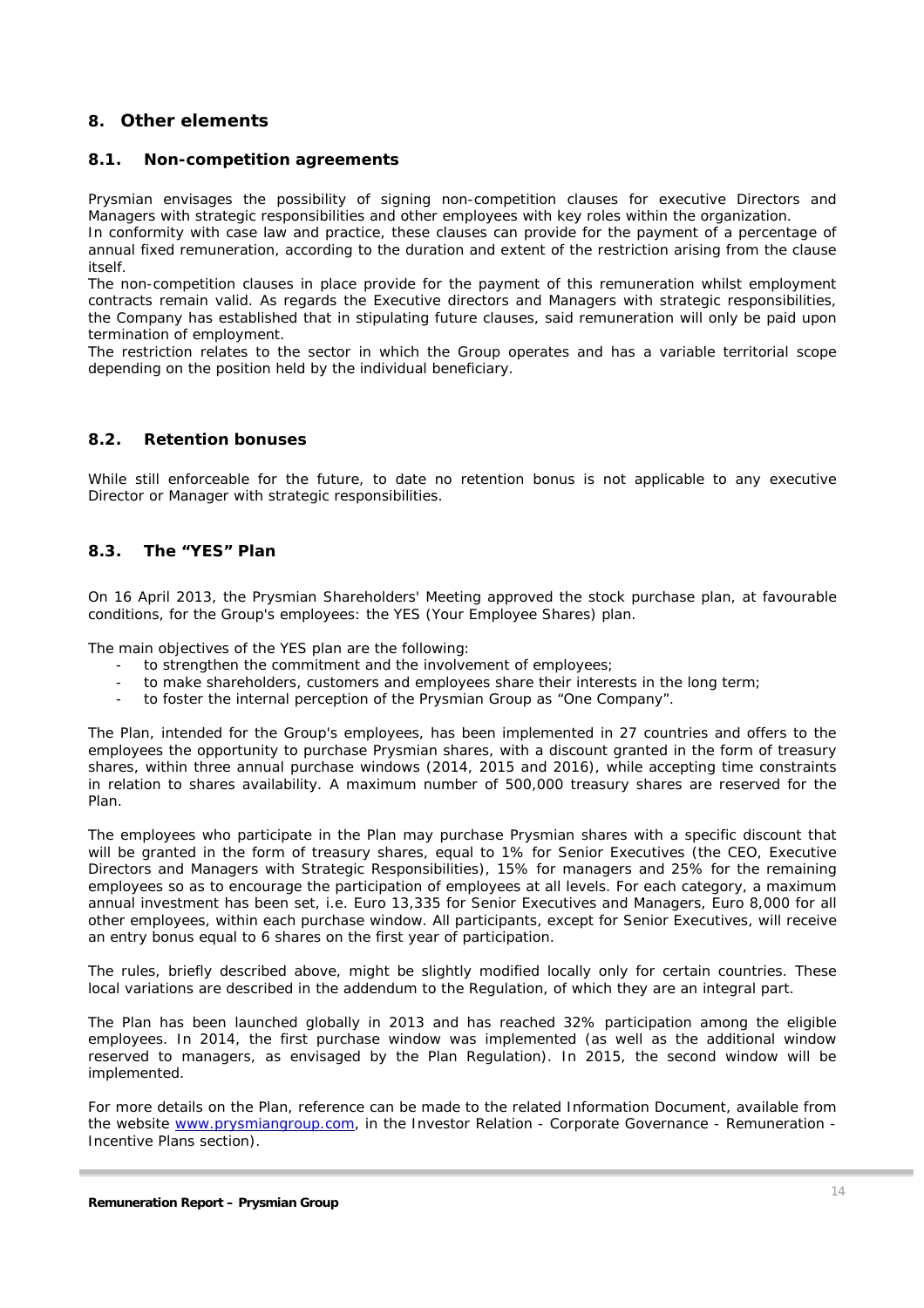# **9. End of service or termination indemnity**

As regards Executive Directors and/or Managers with strategic responsibilities, the Company undertakes not to enter into *ex ante* agreements for termination of office or of an employment relationship that are not in line with the provisions of the Code of Conduct and Corporate Governance best practice, in compliance with the laws and local collective bargaining agreements and in any case based on a payment not exceeding a total of 2 yearly pays.

During the year, the only agreement that differed from this Policy was also brought into line.

# **10. Pay structure for auditors**

A specific long-term incentive plan will be envisaged for the manager of the Internal Audit Department and for the managers responsible for the Company's balance sheet, with objectives in line with his responsibilities; therefore, he will be excluded from the long-term incentive Plan, in compliance with the indications of Article 6 of the Code of Conduct for Listed Companies (2014 Edition). The managers responsible for the Company's balance sheet will instead participate in the plan; the claw back and malus clauses will be introduced also to support their activities.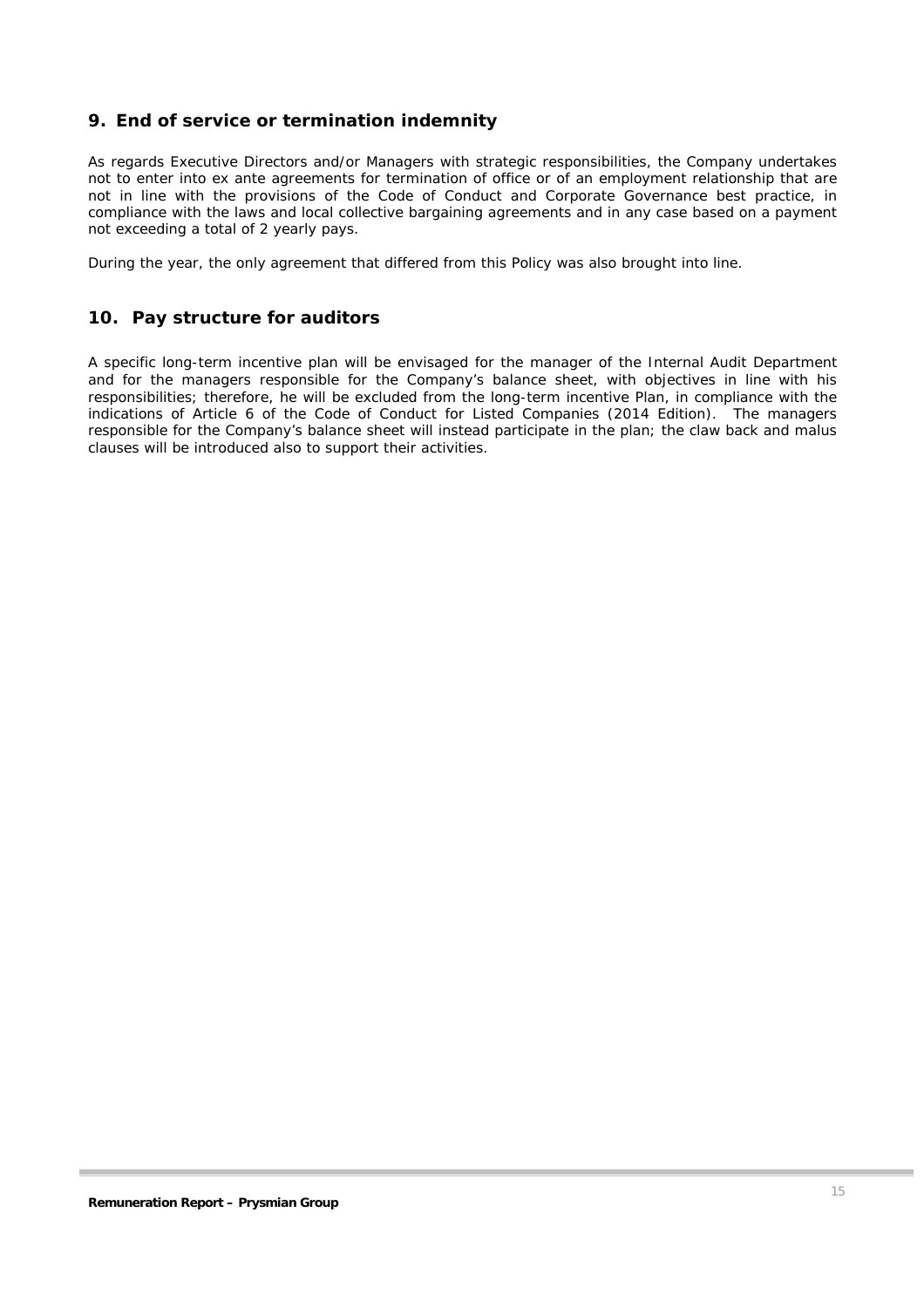# **SECTION II**

This section of the Remuneration Report illustrates each of the items which make up Directors and Managers with strategic responsibilities remuneration, and highlights its consistency with the policies described in the first section of the 2013 document published in 2014.

# **I. Chairman of the Board of Directors**

The remuneration of Mr Massimo Tononi, Chairman of the Board of Directors, totally amounts to Euro 90,000 of which Euro 40,000 as an Independent Director, Euro 30,000 for his position as Chairman of the Board of Directors and Euro 20,000 as a member of the Remuneration and Appointments Committee.

### **II. Chief Executive Officer**

Remuneration of Valerio Battista, Chief Executive Officer and General Manager of the Prysmian Group, is made up as follows:

- *Fixed remuneration:* Euro 1,115,500, including gross annual pay of Euro 970,000 and the fee for the non-competition clause of Euro 145,500 for the 2014 portion. This clause, which applies to the 2011-2014 window, envisages the payment of the fee in four annual instalments of equal value.
- *Annual cash variable pay:* the value of the 2014 annual bonus (MBO) is zero, since the performance target level in terms of Group EBITDA objective, on-off condition within the plan, has not been achieved.

*Performance share 2011-2013:* Valerio Battista was included amongst the beneficiaries of the Performance Share Plan; under the scope of this Plan and following approval by the Shareholders' Meeting of the 2013 financial statements, against a value of 2011 - 2013 Adjusted Cumulative EBITDA achieved (intermediate between the target and the maximum), on 31/12/2013 he obtained 293,510 rights to receive shares in the 02/09/2014 - 02/12/2014 window of which a portion equal to 117,171 was exercised free of charge and a portion of 176,339 shares following payment of an exercise price of Euro 0.10, i.e. the share par value. 25% of the exercised rights is subject to a lock-up period of two years.

- *Benefits*: the value of the non-cash benefits package allocated to the Chief Executive Officer is Euro 11,078.

As from 01/03/2015 a new agreement has been stipulated with Valerio Battista, in case of early termination of his employment contract that replaces the previous one of 01/06/2006 and that was providing for indemnity of Euro 4.5 million to be disbursed if the contract was terminated on the initiative of the Company.

The new agreement foresees an indemnity equal **to 24 months of base pay** to be disbursed in case of contract termination for company's initiative, for mutual agreement, for substantial variations of the role and the appointment or for death and permanent disability.

From the same date, the expiring non-compete agreement has been revised. The new agreement stipulates a non-compete restriction for 3 years from the termination of employment, any causes it might occur for. The compensation for the established limitation is set in 40% of base salary for each year of validity (3 years) and will be paid only at termination.

Valerio Battista has chosen to participate in the Group employee stock purchase plan (YES), with an investment of Euro 13,335 in the first share purchase cycle (May 2014). Thanks to this investment he has received 827 shares, 8 of which on a free basis.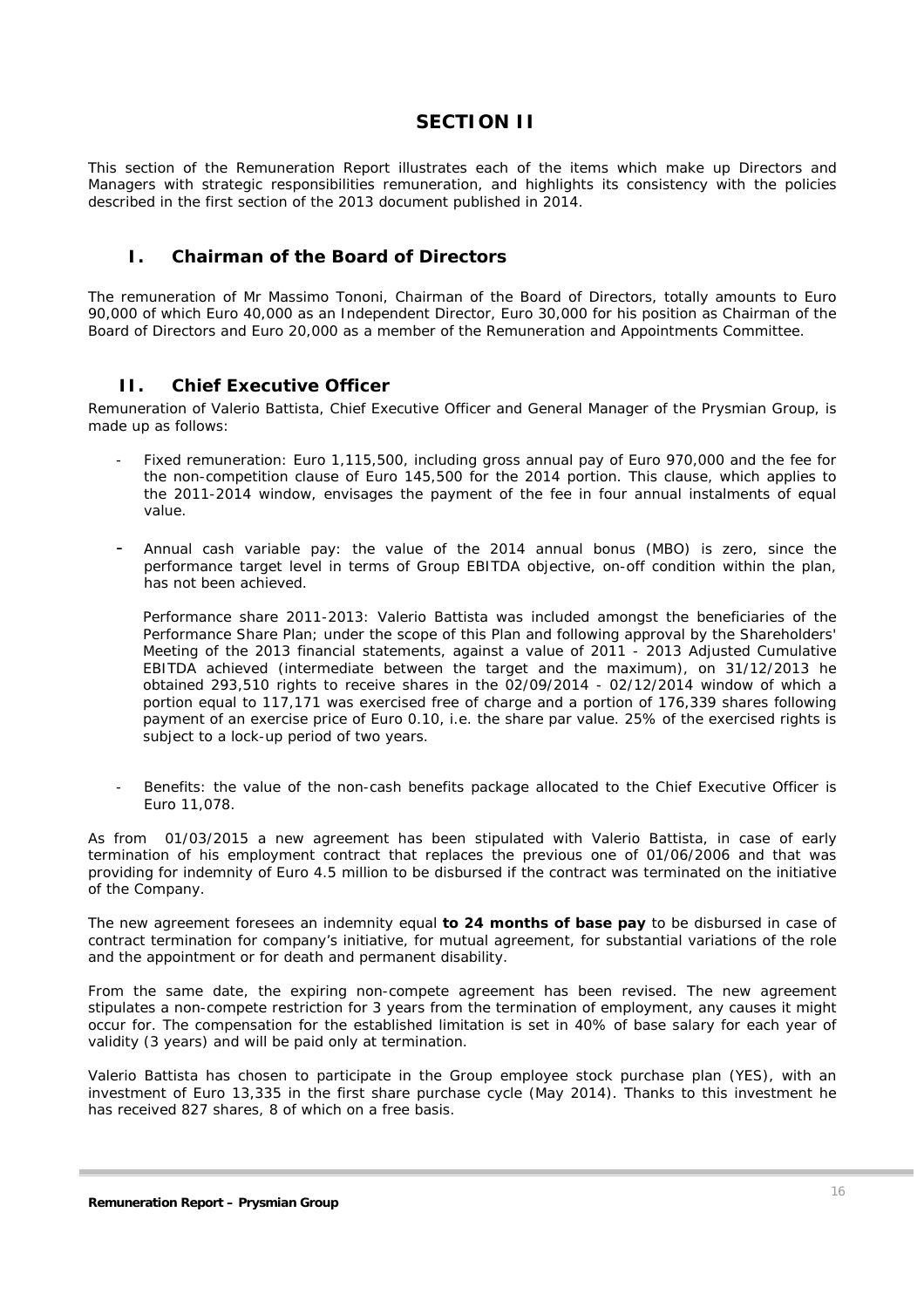# **III. Executive directors**

Remuneration of **Fabio Ignazio Romeo, Chief Strategy Officer** of the Prysmian Group, is made up as follows:

- *Fixed remuneration:* Euro 701,710, including gross annual pay of Euro 601,710 and the fee for the non-competition clause of Euro 100,000 for the 2014 portion. This clause, which applies to the 2013-2016 period, envisages the payment of the fee in four annual instalments of equal value.
- *Annual cash variable pay:* the value of the 2014 annual bonus (MBO) is zero, since the performance target level in terms of Group EBITDA objective, on-off condition within the plan, has not been achieved .
- *Performance share 2011-2013*: Fabio Romeo was included amongst the beneficiaries of the Performance Share Plan; under the scope of this Plan and following approval by the Shareholders' Meeting of the 2013 financial statements, against a value of 2011 - 2013 Adjusted Cumulative EBITDA achieved (intermediate between the target and the maximum), on 31/12/2013 he obtained 121.380 rights to receive shares in the 02/09/2014 – 02/12/2014 window of which a portion equal to 48.456 was exercised free of charge and a portion of 72.924 shares following payment of an exercise price of Euro 0.10 euro, i.e. the share par value..

25% of the exercised rights is subject to a lock-up period of two years.

- *Benefits*: the value of the non-cash benefits package allocated to Fabio Ignazio Romeo is Euro 7,542.

Mr. Fabio Romeo has chosen to participate in the Group employee stock purchase plan (YES), with an investment of Euro 13,335 in the first share purchase cycle (May 2014). Thanks to this investment he has received 827 shares, 8 of which on a free basis.

Remuneration of **Pier Francesco Facchini**, **Chief Financial Officer** of the Prysmian Group, is made up as follows:

- *Fixed remuneration* paid during 2014 amounts to Euro 525,000.
- *Annual cash variable pay:* the value of the 2014 annual bonus (MBO) is zero, since the performance target level in terms of Group EBITDA objective, on-off condition within the plan, has not been achieved.

*Performance share 2011-2013*: Pier Francesco Facchini was included amongst the beneficiaries of the Performance Share Plan; under the scope of this Plan and following approval by the Shareholders' Meeting of the 2013 financial statements, against a value of 2011 - 2013 Adjusted Cumulative EBITDA achieved (intermediate between the target and the maximum), on 31/12/2013 he obtained 100.863 rights to receive shares in the 02/09/2014 – 02/12/2014 window of which a portion equal to 40.265 was exercised free of charge and a portion of 60.598 shares following payment of an exercise price of Euro 0.10, i.e. the share par value. 25% of the exercised rights will be subject to a lock-up period of two years.

- *Benefits*: the value of the non-cash benefits package allocated to Pier Francesco Facchini is Euro 7,198.

Starting on 8/1/2007 compensation equal to 24 months of his gross annual pay was defined for Pier Francesco Facchini in view of early termination of the employment relationship. This compensation accrues if termination of the contract occurs at the Company's initiative and is not connected to performance criteria.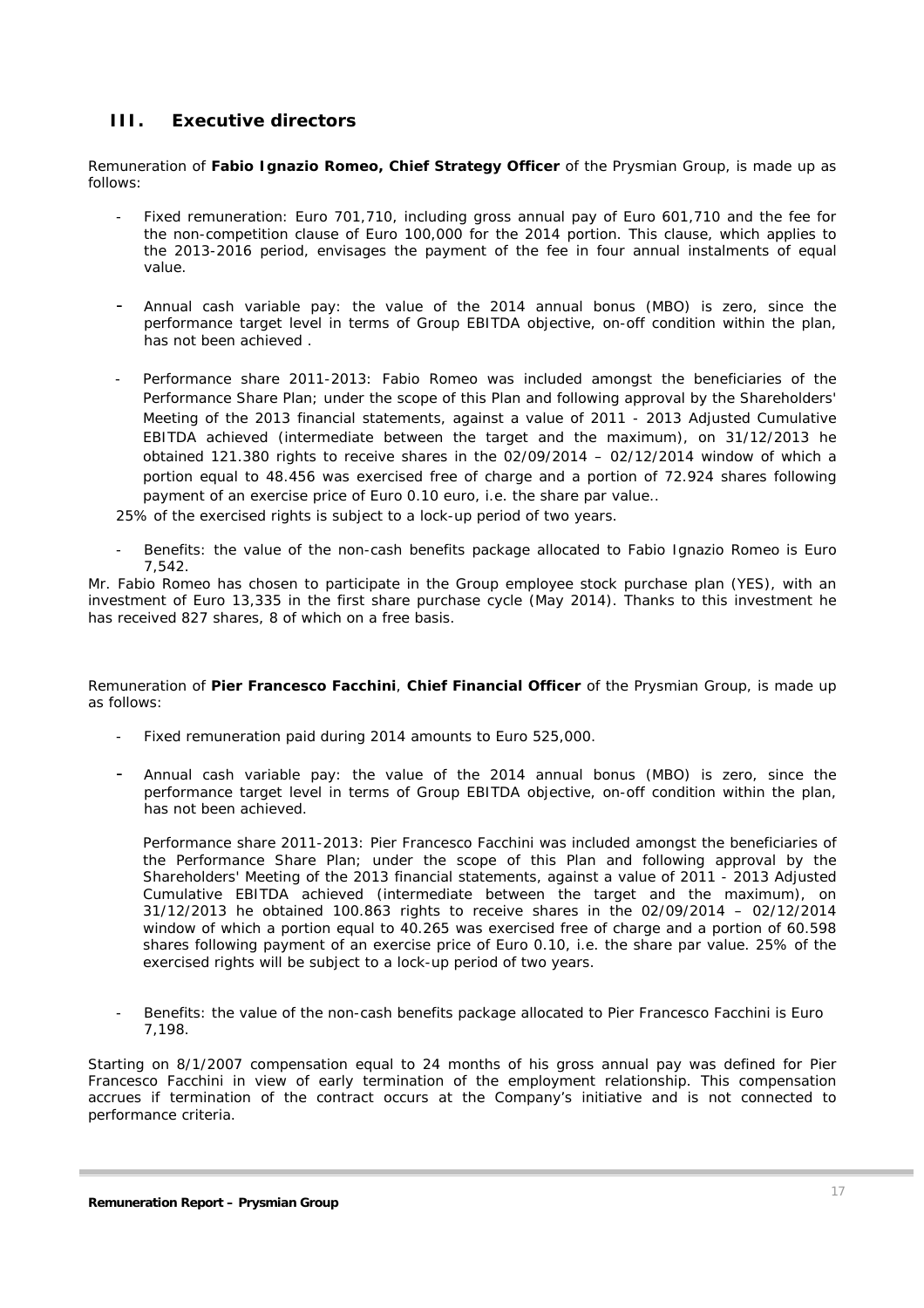Mr Pier Francesco Facchini has chosen to participate in the Group employee stock purchase plan (YES), with an investment of Euro 13,335 in the first share purchase cycle (May 2014). Thanks to this investment he has received 827 shares, 8 of which on a free basis.

Remuneration of **Massimo Battaini, Senior Vice President Energy Projects** of the Prysmian Group, is made up as follows:

- *Fixed remuneration* of Euro 602,308, including annual gross remuneration of Euro 532,308 and payment for the Non-Competition Clause equal to, for the portion pertaining to 2013, Euro 70,000. This Clause, which applies for the four years 2013-2016, involves the disbursement of the remuneration in four annual instalments of equal value.
- *Annual cash variable pay:* the value of the 2014 annual bonus (MBO) is zero, since the performance target level in terms of Group EBITDA objective, on-off condition within the plan, has not been achieved.
- *Performance share 2011-2013*: Massimo Battaini was included amongst the beneficiaries of the Performance Share Plan; under the scope of this Plan and following approval by the Shareholders' Meeting of the 2013 financial statements, against a value of 2011 - 2013 Adjusted Cumulative EBITDA achieved (intermediate between the target and the maximum), on 31/12/2013 he obtained 90.776 rights to receive shares in the 02/09/2014 – 02/12/2014 window of which a portion equal to 36.238 was exercised free of charge and a portion of 54.538 shares following payment of an exercise price of Euro 0.10, i.e. the share par value. 25% of the exercised rights will be subject to a lock-up period of two years.
- Benefits: the value of the non-cash benefits package allocated to Massimo Battaini is Euro 11,318.

Mr Massimo Battaini has chosen to participate in the Group employee stock purchase plan (YES), with an investment of Euro 13,335 in the first share purchase cycle (May 2014). Thanks to this investment he has received 827 shares, 8 of which on a free basis.

Frank Dorjee, who on 31 December 2013 terminated his employment relationship with the Prysmian Group and on 25/02/2014 also left his office of non-executive director of the Group, received remuneration as follows:

- Fixed remuneration of Euro 27,083 in relation to the 2/24 of the two-year consultancy contract stipulated with Prysmian S.p.A.

- *Performance share 2011-2013*: Frank Dorjee was included amongst the beneficiaries of the Performance Share Plan; under the scope of this Plan and following approval by the Shareholders' Meeting of the 2013 financial statements, against a value of 2011 - 2013 Adjusted Cumulative EBITDA achieved (intermediate between the target and the maximum), on 31/12/2013 he obtained rights to receive shares in the 02/09/2014 – 02/12/2014 window of which a portion equal to 48.318 was exercised free of charge and a portion of 72.717 shares following payment of an exercise price of Euro 0.10, i.e. the share par value. 25% of the exercised rights will be subject to a lock-up period of two years.

# **IV. Non-executive directors**

Remuneration of non-executive directors exclusively consists of a fixed fee equal to Euro 40,000. Nonexecutive directors who are members of committees receive a further fixed fee of Euro 20.000 for each position held in the two committees.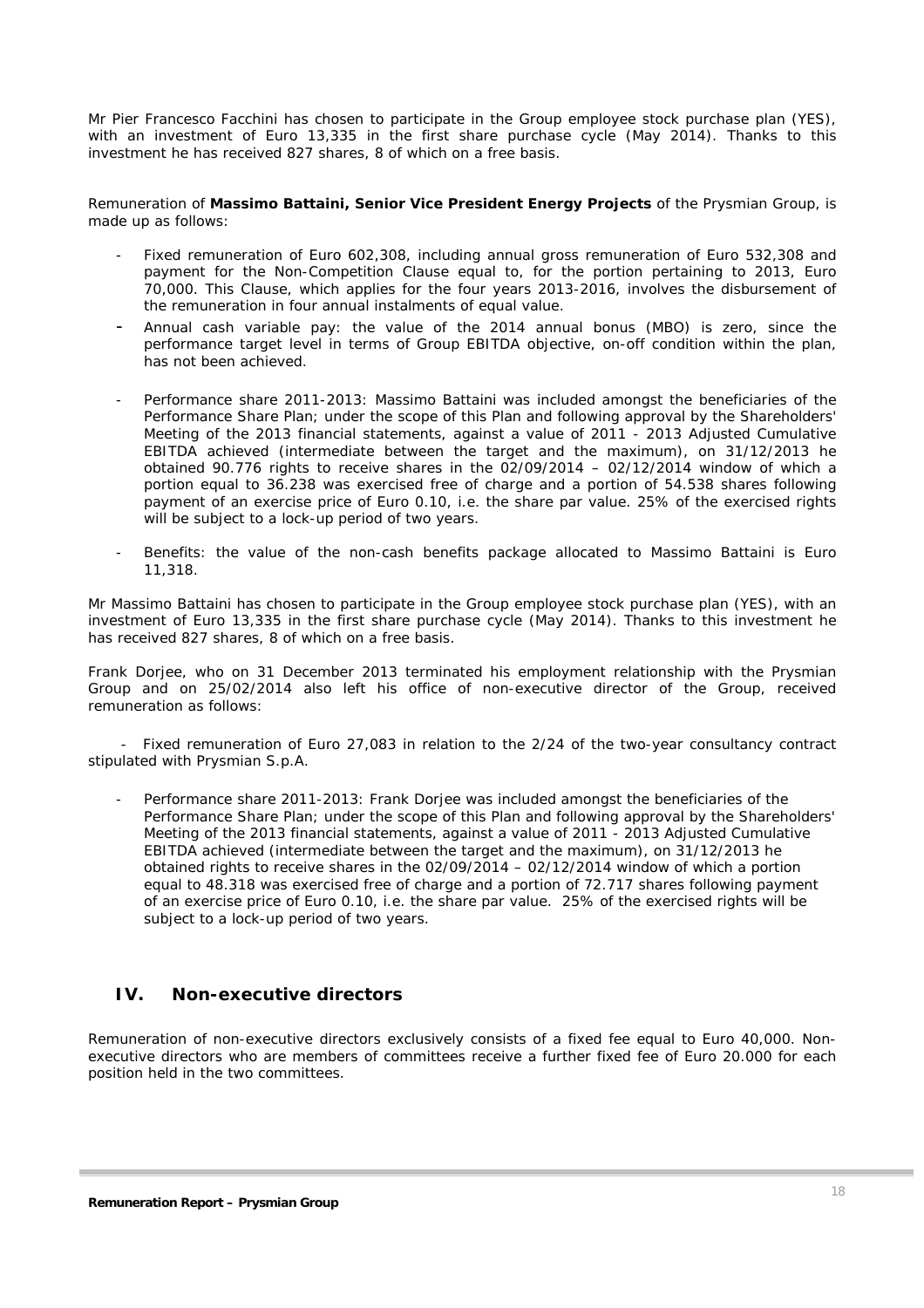# **V. Auditors**

The Shareholders' Meeting of 16 April 2013 appointed the Board of Statutory Auditors, composed of Pellegrino Libroia, Chairman, Paolo Lazzati and Maria Luisa Mosconi, standing Auditors, setting at Euro 75,000 (gross) the annual fee for the Chairman and at Euro 50,000 (gross) the annual fee for each standing auditor. The Board of Statutory Auditors as appointed will serve until the Shareholders' Meeting which will approve the financial statements as at 31 December 2015.

# **VI. Managers with strategic responsibilities**

Remuneration of Managers with strategic responsibilities, at an aggregate level, is made up as follows<sup>1</sup>:

- *Fixed remuneration* of Euro 1,400,000, including annual gross remuneration of Euro 1,250,000 and payment for the Non-Competition Clauses stipulated with two of the three Managers with strategic responsibilities, equal to, for the portion pertaining to 2014, Euro 150,000.
- *Annual cash variable pay:* the value of the 2014 annual bonus (MBO) is zero, since the performance target level in terms of Group EBITDA objective, on-off condition within the plan, has not been achieved.

*Performance share 2011-2013*: two of the three Managers with strategic responsibilities were included amongst the beneficiaries of the Performance Share Plan; under the scope of this Plan and following approval by the Shareholders' Meeting of the 2013 financial statements, against a value of 2011 - 2013 Adjusted Cumulative EBITDA achieved (intermediate between the target and the maximum), on 31/12/2013 they obtained 88.178 rights to receive shares in the  $02/09/2014$  –  $02/12/2014$  window of which a portion equal to  $35.202$  was exercised free of charge and a portion of 52.976 shares following payment of an exercise price of Euro 0.10, i.e. the share par value. 25% of the exercised rights will be subject to a lock-up period of two years.

Benefits: the value of the non-cash benefits package allocated to the Managers with strategic responsibilities is Euro 45,975.

The Managers with strategic responsibilities have chosen to participate in the Group employee stock purchase plan (YES), with a total investment of Euro 29,670 in the first share purchase cycle which (May 2014 + extraordinary window in July 2014). Thanks to this investment they have received 2,240 shares, 423 of which on a free basis.

 $\overline{a}$ 

 $1$  All values are in euros; exchange rate: 1 euro= 0.849 GBP (2013 average)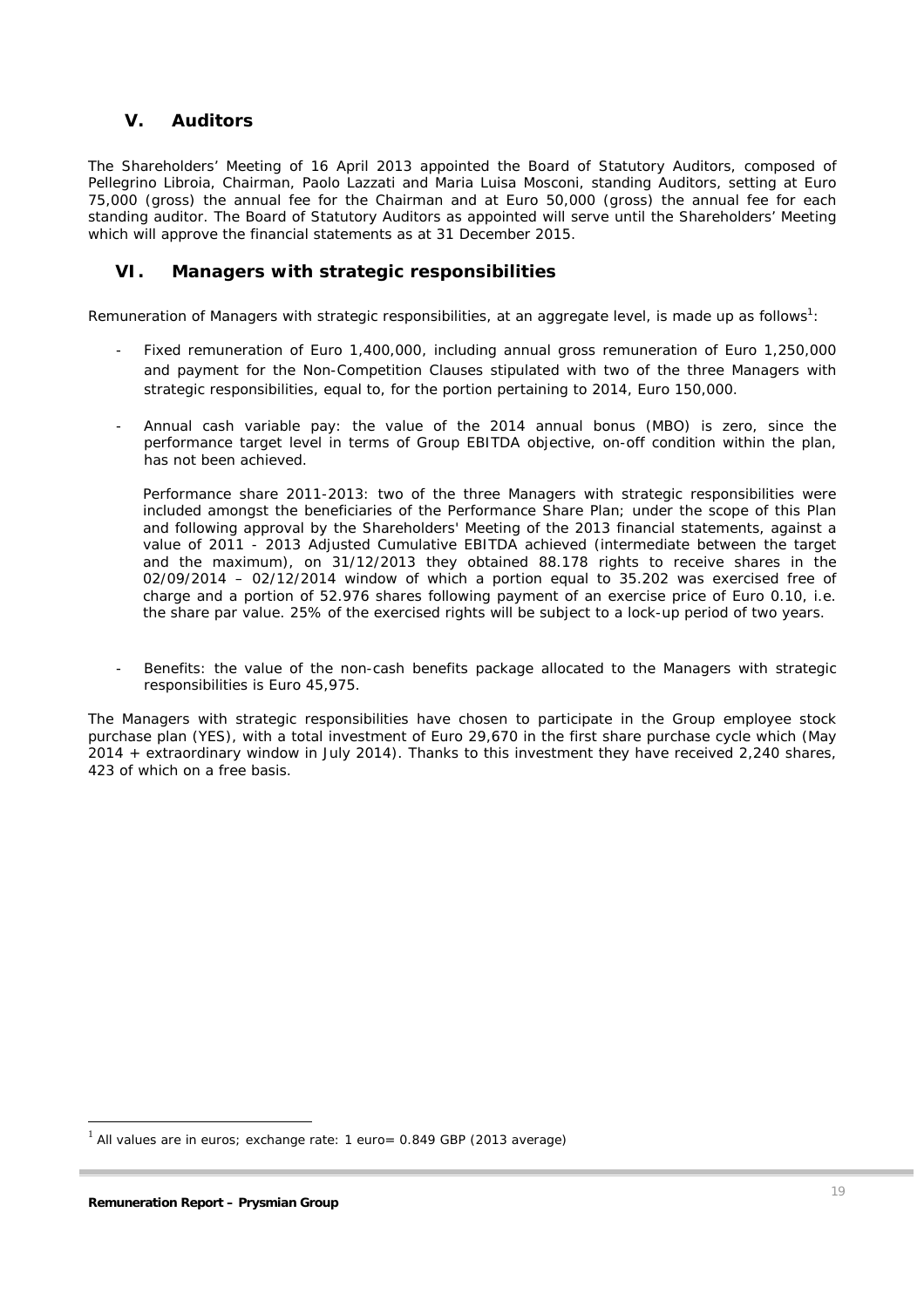# **Pay tables**

### *Table 1- Fees paid to members of the Board of Directors, general managers and other managers with strategic responsibilities*

| Full name                                                                | Position held                                | Term of office        | End of term of<br>office | Fixed remuneration                                              | Variable non-equity<br>Remuneration for<br>remuneration<br><b>Bonuses</b><br>participation in<br>Profit sharing<br>and other<br>committees<br>incentives |  | Non-cash benefits | Other remuneration | Total                      | Fair Value of<br>equity<br>remuneration | End-of-service or<br>post-employment<br>benefits |              |
|--------------------------------------------------------------------------|----------------------------------------------|-----------------------|--------------------------|-----------------------------------------------------------------|----------------------------------------------------------------------------------------------------------------------------------------------------------|--|-------------------|--------------------|----------------------------|-----------------------------------------|--------------------------------------------------|--------------|
| Valerio Battista                                                         |                                              | $\sim$<br>$1/1/2014-$ | $\Box$                   |                                                                 |                                                                                                                                                          |  |                   |                    |                            | $6 - 1 + 2 + 3 + 4 + 5$                 |                                                  |              |
| Chief Executive<br>Officer                                               |                                              | 31/12/2014            | 2015                     |                                                                 |                                                                                                                                                          |  |                   |                    |                            |                                         |                                                  |              |
| I) Remuneration from the company which prepares the financial statements |                                              |                       |                          | 1.115.500                                                       |                                                                                                                                                          |  |                   | 11.078             | 4.250                      | 1,130,828                               |                                                  |              |
| (II) Remuneration from subsidiaries and associates                       |                                              |                       |                          |                                                                 |                                                                                                                                                          |  |                   |                    |                            |                                         |                                                  |              |
| - 1                                                                      |                                              |                       |                          |                                                                 |                                                                                                                                                          |  |                   |                    |                            |                                         |                                                  |              |
| (III) Total<br>No te s                                                   |                                              |                       |                          | 1.115.500<br>of which: 970.000 euro as Gross Annual             |                                                                                                                                                          |  |                   | 11.078             | 4.250<br>Travel allo wance | 1.130.828                               |                                                  |              |
|                                                                          |                                              |                       |                          | Remuneration; 145.500 euro as fee for Non-                      |                                                                                                                                                          |  |                   |                    |                            |                                         |                                                  |              |
|                                                                          |                                              |                       |                          | competition clause                                              |                                                                                                                                                          |  |                   |                    |                            |                                         |                                                  |              |
| Fabio Romeo                                                              | Chief Strategy Officer   1/1/2014 -          |                       | 2015                     |                                                                 |                                                                                                                                                          |  |                   |                    |                            |                                         |                                                  |              |
| I) Remuneration from the company which prepares the financial statements |                                              | 31/12/2014            |                          | 701.710                                                         |                                                                                                                                                          |  |                   | 7.542              | 5.865                      | 715.117                                 |                                                  |              |
|                                                                          |                                              |                       |                          |                                                                 |                                                                                                                                                          |  |                   |                    |                            |                                         |                                                  |              |
| (II) Remuneration from subsidiaries and associates<br>$\overline{2}$     |                                              |                       |                          |                                                                 |                                                                                                                                                          |  |                   |                    |                            |                                         |                                                  |              |
| (III) Total                                                              |                                              |                       |                          | 701.7 10                                                        |                                                                                                                                                          |  |                   | 7.542              | 5.865                      | 715.117                                 |                                                  |              |
| No te s                                                                  |                                              |                       |                          | of which: 601.710 euro as Gross Annual                          |                                                                                                                                                          |  |                   |                    | Travel allo wance          |                                         |                                                  |              |
|                                                                          |                                              |                       |                          | Remuneration; 100.000 euro as fee for Non-                      |                                                                                                                                                          |  |                   |                    |                            |                                         |                                                  |              |
| Pier Francesco                                                           | Chief Financial Officer   1/1/2014 -         |                       | 2015                     | competition clause                                              |                                                                                                                                                          |  |                   |                    |                            |                                         |                                                  |              |
| Facchini                                                                 |                                              | 31/12/2014            |                          |                                                                 |                                                                                                                                                          |  |                   |                    |                            |                                         |                                                  |              |
| I) Remuneration from the company which prepares the financial statements |                                              |                       |                          | 525,000                                                         |                                                                                                                                                          |  |                   | 7.198              | 2.635                      | 534.833                                 |                                                  |              |
| 3<br>(II) Remuneration from subsidiaries and associates                  |                                              |                       |                          |                                                                 |                                                                                                                                                          |  |                   |                    |                            |                                         |                                                  |              |
| (III) Total                                                              |                                              |                       |                          | 525.000                                                         |                                                                                                                                                          |  |                   | 7.198              | 2.635                      | 534.833                                 |                                                  |              |
| No te s                                                                  |                                              |                       |                          |                                                                 |                                                                                                                                                          |  |                   |                    | Travel allo wance          |                                         |                                                  |              |
|                                                                          |                                              |                       |                          |                                                                 |                                                                                                                                                          |  |                   |                    |                            |                                         |                                                  |              |
| Massimo Battaini                                                         | SVP Business Energy 25/02/2014-<br>P rojects | 3 1/ 12/2014          | 2015                     |                                                                 |                                                                                                                                                          |  |                   |                    |                            |                                         |                                                  |              |
| I) Remuneration from the company which prepares the financial statements |                                              |                       |                          | 602.308                                                         |                                                                                                                                                          |  |                   | 11.318             | 9.180                      |                                         |                                                  |              |
| (II) Remuneration from subsidiaries and associates                       |                                              |                       |                          |                                                                 |                                                                                                                                                          |  |                   |                    |                            |                                         |                                                  |              |
| $\overline{4}$                                                           |                                              |                       |                          |                                                                 |                                                                                                                                                          |  |                   |                    |                            |                                         |                                                  |              |
| (III) Total                                                              |                                              |                       |                          | 602.308                                                         |                                                                                                                                                          |  |                   | 11.318             | 9.180                      | 622.806                                 | $\mathbf{0}$                                     | $\Omega$     |
| Notes: the indicated remuneration refers to the entire year 2014.        |                                              |                       |                          | of which: 532.308 euro as Gross Annual                          |                                                                                                                                                          |  |                   |                    | Travel allo wance          |                                         |                                                  |              |
|                                                                          |                                              |                       |                          | Remuneration ;70.000 euro as fee for Non-<br>competition clause |                                                                                                                                                          |  |                   |                    |                            |                                         |                                                  |              |
| Frank Dorjee                                                             | Non-executive director 1/1/2014              |                       | 2015                     |                                                                 |                                                                                                                                                          |  |                   |                    |                            |                                         |                                                  |              |
|                                                                          |                                              | 25/02/2014            |                          |                                                                 |                                                                                                                                                          |  |                   |                    |                            |                                         |                                                  |              |
| I) Remuneration from the company which prepares the financial statements |                                              |                       |                          | 27.083                                                          |                                                                                                                                                          |  |                   |                    |                            |                                         |                                                  |              |
| (II) Remuneration from subsidiaries and associates<br>5                  |                                              |                       |                          |                                                                 |                                                                                                                                                          |  |                   |                    |                            |                                         |                                                  |              |
| (III) Total                                                              |                                              |                       |                          | 27.083                                                          |                                                                                                                                                          |  |                   | $\mathbf{O}$       | $\mathbf{o}$               | 27.083                                  | $\mathbf{o}$                                     | $\mathbf{O}$ |
| No te s                                                                  |                                              |                       |                          | 2/24 of the remuneration for the undersigned                    |                                                                                                                                                          |  |                   |                    |                            |                                         |                                                  |              |
|                                                                          |                                              |                       |                          | consultancy agreement                                           |                                                                                                                                                          |  |                   |                    |                            |                                         |                                                  |              |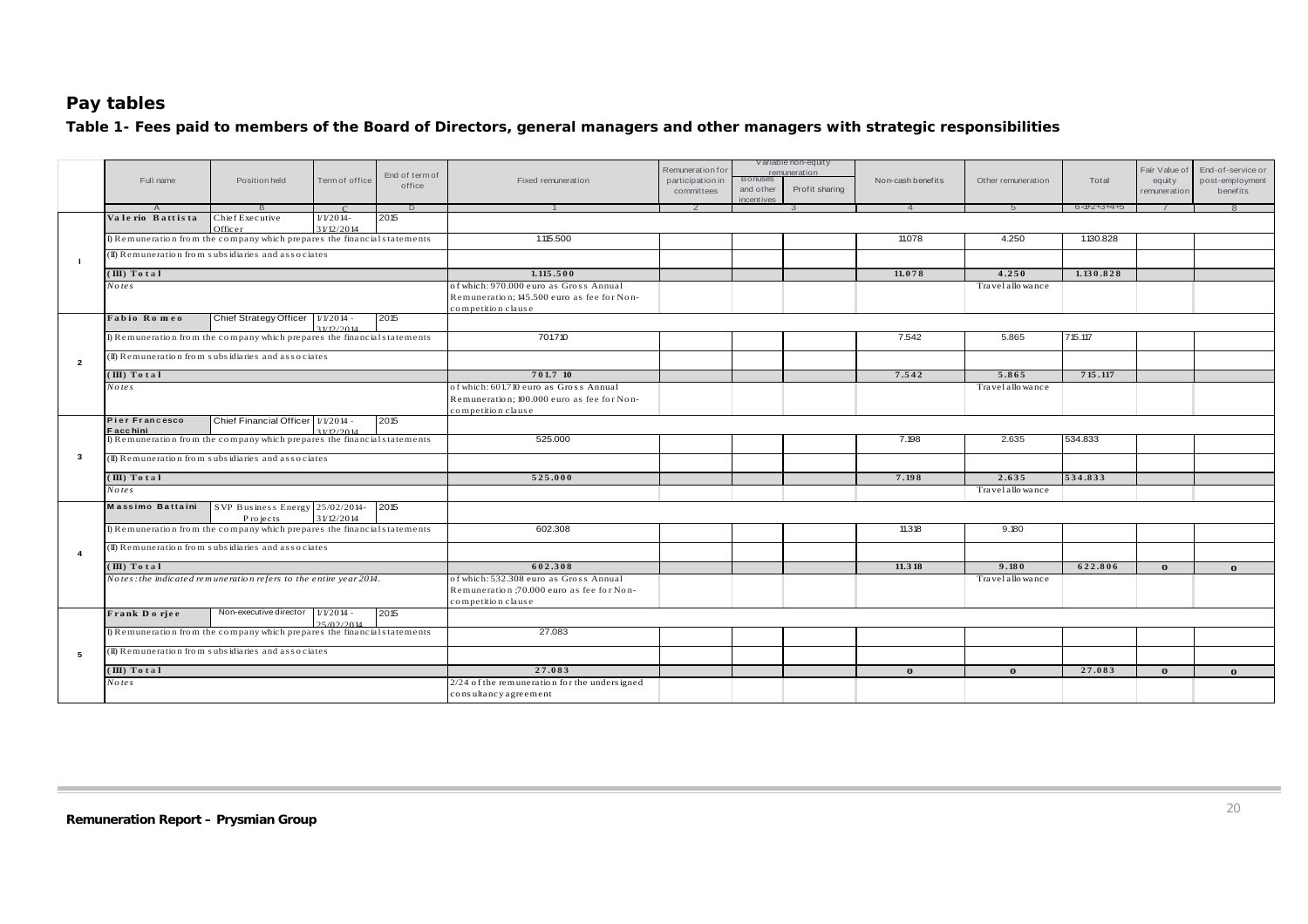|                |                                                                                                       | Full name<br>Position held                                   |                            | End of term of | Fixed remuneration | Remuneration for            |                                 | Variable non-equity remuneration | Non-cash benefits | Other remuneration | Total                   | Fair Value of equity | End-of-service or post- |
|----------------|-------------------------------------------------------------------------------------------------------|--------------------------------------------------------------|----------------------------|----------------|--------------------|-----------------------------|---------------------------------|----------------------------------|-------------------|--------------------|-------------------------|----------------------|-------------------------|
|                |                                                                                                       |                                                              | Term of office             | office         |                    | participation in committees | Bonuses and other<br>incentives | Profit sharing                   |                   |                    |                         | remuneration         | employment benefits     |
|                | $\overline{A}$                                                                                        | B                                                            | $\mathcal{C}$              | $\mathsf D$    | $\overline{1}$     | $\overline{2}$              |                                 | $\mathbf{3}$                     | $\overline{4}$    | 5 <sup>5</sup>     | $6 - 1 + 2 + 3 + 4 + 5$ | $\overline{7}$       | 8                       |
|                | Massimo Tononi                                                                                        | Chairman                                                     | $1/1/2014-$<br>31/12/2014  | 2015           |                    |                             |                                 |                                  |                   |                    |                         |                      |                         |
|                | I) Remuneration from the company which prepares the financial statements                              |                                                              |                            |                | 70.000             | 20.000                      |                                 |                                  |                   |                    | 90.000                  |                      |                         |
| 6              | (ID Remuneration from subsidiaries and associates)                                                    |                                                              |                            |                |                    |                             |                                 |                                  |                   |                    |                         |                      |                         |
|                | $(\mathbf{III})$ Total                                                                                |                                                              |                            |                | 70.000             | 20.000                      |                                 |                                  |                   |                    | 90.000                  |                      |                         |
|                | No te s                                                                                               |                                                              |                            |                |                    |                             |                                 |                                  |                   |                    |                         |                      |                         |
|                | Giulio Del Ninno                                                                                      | Independent non-<br>executive director                       | $1/1/2014$ -<br>31/12/2014 | 2015           |                    |                             |                                 |                                  |                   |                    |                         |                      |                         |
| $\overline{7}$ | I) Remuneration from the company which prepares the financial statements                              |                                                              |                            |                | 40.000             | 20.000                      |                                 |                                  |                   |                    | 60.000                  |                      |                         |
|                | (II) Remuneration from subsidiaries and associates                                                    |                                                              |                            |                |                    |                             |                                 |                                  |                   |                    |                         |                      |                         |
|                | $(\mathbf{III})$ Total                                                                                |                                                              |                            |                | 40.000             | 20.000                      |                                 |                                  |                   |                    | 60.000                  |                      |                         |
|                | Claudio De Conto                                                                                      | Independent non-<br>executive director $31/12/2014$          | $1/1/2014$ -               | 2015           |                    |                             |                                 |                                  |                   |                    |                         |                      |                         |
| 8              | I) Remuneration from the company which prepares the financial statements                              |                                                              |                            |                | 40.000             | 40.000                      |                                 |                                  |                   |                    | 80.000                  |                      |                         |
|                | (II) Remuneration from subsidiaries and associates                                                    |                                                              |                            |                |                    |                             |                                 |                                  |                   |                    |                         |                      |                         |
|                | $(\mathbf{III})$ Total                                                                                |                                                              |                            |                | 40.000             | 40.000                      |                                 |                                  |                   |                    | 80.000                  |                      |                         |
|                | <b>Fritz Froehlich</b><br>Independent non-<br>$1/1/2014$ -<br>2015<br>executive director $31/12/2014$ |                                                              |                            |                |                    |                             |                                 |                                  |                   |                    |                         |                      |                         |
| 9              | I) Remuneration from the company which prepares the financial statements                              |                                                              |                            |                | 40.000             | 20.000                      |                                 |                                  |                   |                    | 60.000                  |                      |                         |
|                | (II) Remuneration from subsidiaries and associates                                                    |                                                              |                            |                |                    |                             |                                 |                                  |                   |                    |                         |                      |                         |
|                | $(\mathbf{III})$ Total                                                                                |                                                              |                            |                | 40.000             | 20.000                      |                                 |                                  |                   |                    | 60.000                  |                      |                         |
|                | Maria Elena<br>Cappello                                                                               | Independent non-<br>executive director 25/02/2014            | $1/1/2014$ -               | 2015           |                    |                             |                                 |                                  |                   |                    |                         |                      |                         |
| 10             | I) Remuneration from the company which prepares the financial statements                              |                                                              |                            |                | 40.000             | 20.000                      |                                 |                                  |                   |                    | 60.000                  |                      |                         |
|                | $(\mathbb{I})$ Remuneration from subsidiaries and associates                                          |                                                              |                            |                |                    |                             |                                 |                                  |                   |                    |                         |                      |                         |
|                | $(\mathbf{I} \mathbf{I})$ Total                                                                       |                                                              |                            |                | 40.000             | 20.000                      |                                 |                                  |                   |                    | 60.000                  |                      |                         |
|                | Cesare d'Amico                                                                                        | Independent non- $VV2014 -$<br>executive director 25/02/2014 |                            | 2015           |                    |                             |                                 |                                  |                   |                    |                         |                      |                         |
| 11             | I) Remuneration from the company which prepares the financial statements                              |                                                              |                            |                | 40.000             |                             |                                 |                                  |                   |                    | 40.000                  |                      |                         |
|                | (ID Remuneration from subsidiaries and associates                                                     |                                                              |                            |                |                    |                             |                                 |                                  |                   |                    |                         |                      |                         |
|                | $(\mathbf{III})$ Total                                                                                |                                                              |                            |                | 40.000             |                             |                                 |                                  |                   |                    | 40.000                  |                      |                         |

**COL**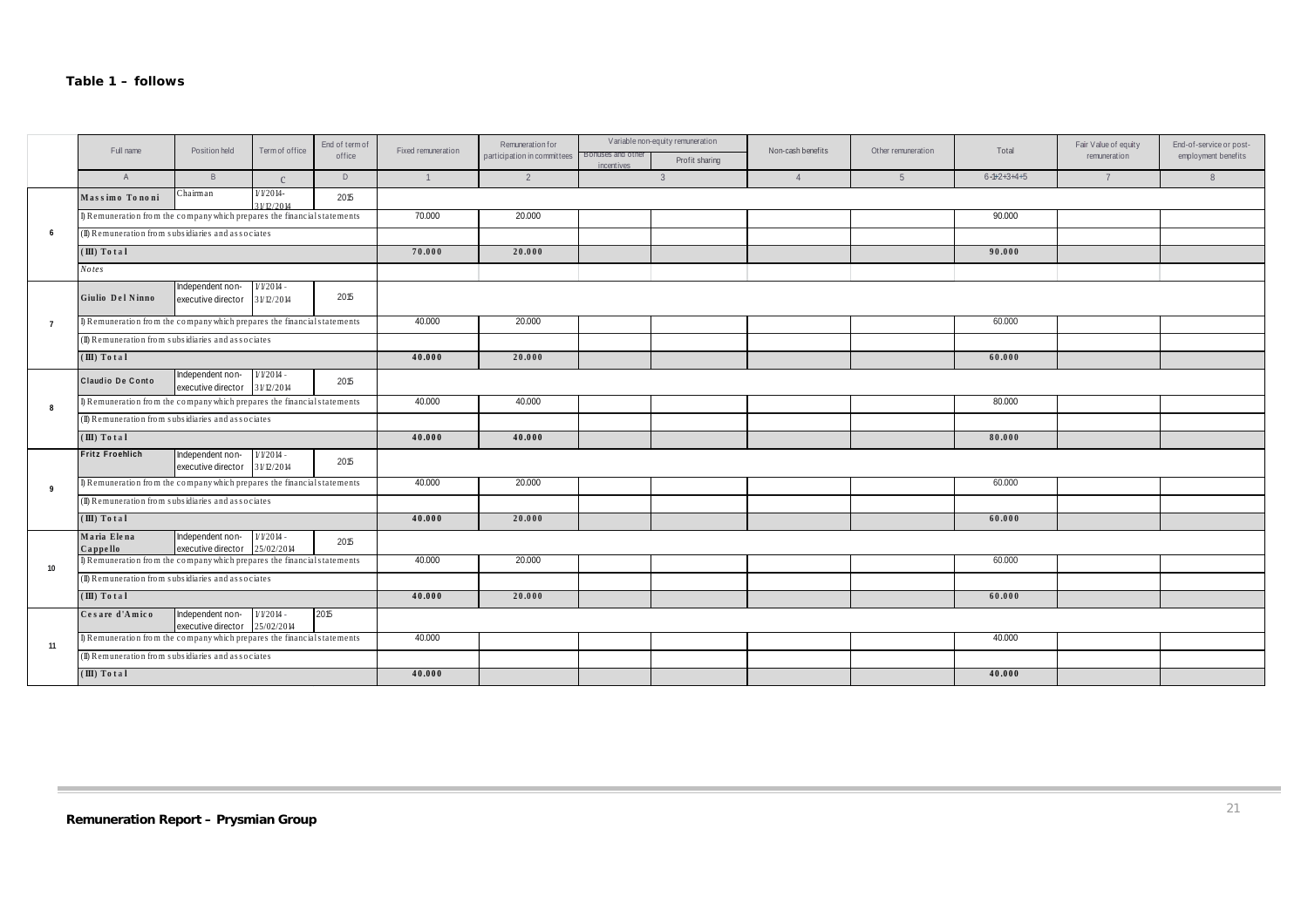#### *Table 1 – follows*

|    | Full name                                                                                      | Position held                                  | Term of office             | End of term of<br>office | Fixed remuneration                          | Remuneration for<br>participation in committees | Variable non-equity remuneration<br>Bonuses and other<br>Profit sharing<br>incentives | Non-cash benefits | Other remuneration | Total                   | Fair Value of equity<br>remuneration | End-of-service or post-<br>employment benefits |  |  |  |  |
|----|------------------------------------------------------------------------------------------------|------------------------------------------------|----------------------------|--------------------------|---------------------------------------------|-------------------------------------------------|---------------------------------------------------------------------------------------|-------------------|--------------------|-------------------------|--------------------------------------|------------------------------------------------|--|--|--|--|
|    | $\mathsf{A}$                                                                                   | $\overline{B}$                                 | $\mathcal{C}$              | D                        | $\overline{1}$                              | $\overline{2}$                                  | $\mathbf{3}$                                                                          | $\overline{4}$    | $5\overline{)}$    | $6 - 1 + 2 + 3 + 4 + 5$ | $\overline{7}$                       | 8                                              |  |  |  |  |
|    | Independent non-<br>$VV2014-$<br>2015<br>Gio vanni Tamburi<br>executive director<br>31/12/2014 |                                                |                            |                          |                                             |                                                 |                                                                                       |                   |                    |                         |                                      |                                                |  |  |  |  |
| 12 | I) Remuneration from the company which prepares the financial statements                       |                                                |                            |                          | 40.000                                      |                                                 |                                                                                       |                   |                    | 40.000                  |                                      |                                                |  |  |  |  |
|    | (II) Remuneration from subsidiaries and associates                                             |                                                |                            |                          |                                             |                                                 |                                                                                       |                   |                    |                         |                                      |                                                |  |  |  |  |
|    | $(\mathbf{I})$ Total                                                                           |                                                |                            |                          | 40.000                                      |                                                 |                                                                                       |                   |                    | 40.000                  |                                      |                                                |  |  |  |  |
|    | Pellegrino Libro ia                                                                            | Chairman of the<br>Board of Auditors           | $VV2014 -$<br>31/12/2014   | 2016                     |                                             |                                                 |                                                                                       |                   |                    |                         |                                      |                                                |  |  |  |  |
| 13 | I) Remuneration from the company which prepares the financial statements                       |                                                |                            |                          | 75.000                                      |                                                 |                                                                                       |                   |                    | 75.000                  |                                      |                                                |  |  |  |  |
|    | (II) Remuneration from subsidiaries and associates                                             |                                                |                            |                          |                                             |                                                 |                                                                                       |                   |                    |                         |                                      |                                                |  |  |  |  |
|    | $(\mathbf{I} \mathbf{I})$ Total                                                                |                                                |                            |                          | 75.000                                      |                                                 |                                                                                       |                   |                    | 75.000                  |                                      |                                                |  |  |  |  |
|    | Paolo Lazzati                                                                                  | Auditor                                        | VV2014<br>31/12/2014       | 2016                     |                                             |                                                 |                                                                                       |                   |                    |                         |                                      |                                                |  |  |  |  |
| 14 | I) Remuneration from the company which prepares the financial statements                       |                                                |                            |                          | 50.000                                      |                                                 |                                                                                       |                   |                    | 50.000                  |                                      |                                                |  |  |  |  |
|    | (II) Remuneration from subsidiaries and associates                                             |                                                |                            |                          | 30.920                                      |                                                 |                                                                                       |                   |                    | 30.920                  |                                      |                                                |  |  |  |  |
|    | $(\mathbf{I})$ Total                                                                           |                                                |                            |                          | 80.920                                      |                                                 |                                                                                       |                   |                    | 80.920                  |                                      |                                                |  |  |  |  |
|    | Maria Luisa Mosconi                                                                            | Auditor                                        | $1/1/2014$ -<br>31/12/2014 | 2016                     |                                             |                                                 |                                                                                       |                   |                    |                         |                                      |                                                |  |  |  |  |
| 15 | I) Remuneration from the company which prepares the financial statements                       |                                                |                            |                          | 50.000                                      |                                                 |                                                                                       |                   |                    | 50.000                  |                                      |                                                |  |  |  |  |
|    | (II) Remuneration from subsidiaries and associates                                             |                                                |                            |                          |                                             |                                                 |                                                                                       |                   |                    |                         |                                      |                                                |  |  |  |  |
|    | $(\mathbf{I})$ Total                                                                           |                                                |                            |                          | 50.000                                      |                                                 |                                                                                       |                   |                    | 50.000                  |                                      |                                                |  |  |  |  |
|    |                                                                                                | Managers with<br>strategic<br>responsibilities | $1/1/2014 -$<br>25/02/2014 |                          |                                             |                                                 |                                                                                       |                   |                    |                         |                                      |                                                |  |  |  |  |
| 16 | I) Remuneration from the company which prepares the financial statements                       |                                                |                            |                          | 1.063.000                                   |                                                 |                                                                                       | 12.817            | 107.158            | 1.182.975               |                                      |                                                |  |  |  |  |
|    | (II) Remuneration from subsidiaries and associates                                             |                                                |                            |                          | 337.000                                     |                                                 |                                                                                       | 33.158            | 76.150             | 446.308                 |                                      |                                                |  |  |  |  |
|    | $(\mathbf{I} \mathbf{I})$ Total                                                                |                                                |                            |                          | 1.400.000                                   |                                                 |                                                                                       | 45.975            | 183.308            | 1.629.283               |                                      |                                                |  |  |  |  |
|    | <b>Notes</b>                                                                                   |                                                |                            |                          | of which: Euro 1.250.000<br>as Gross Annual |                                                 |                                                                                       |                   | Travel allowance   |                         |                                      |                                                |  |  |  |  |

**COL**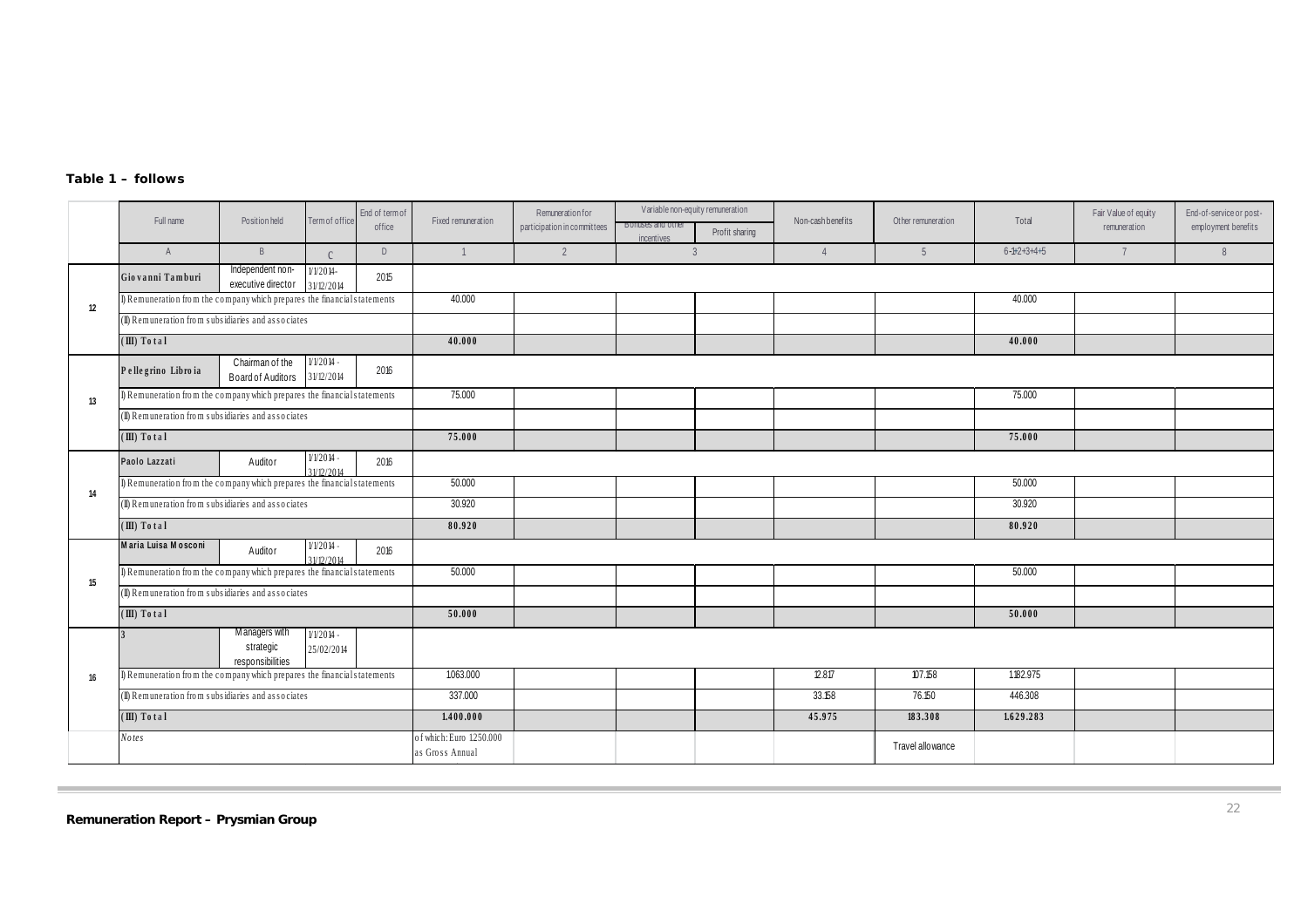#### *Table 2 – Stock options allocated to members of the Board of Directors, general managers and other managers with strategic responsibilities*

|                                                                          |                                                                       |                                                                     |                      |                   | Options held at the start of the             |                         |                   |                                                  |                                   |                    |                                                                                |              | Options           | Options held at the                                                    | Options accruing in     |                   |            |
|--------------------------------------------------------------------------|-----------------------------------------------------------------------|---------------------------------------------------------------------|----------------------|-------------------|----------------------------------------------|-------------------------|-------------------|--------------------------------------------------|-----------------------------------|--------------------|--------------------------------------------------------------------------------|--------------|-------------------|------------------------------------------------------------------------|-------------------------|-------------------|------------|
|                                                                          |                                                                       |                                                                     |                      | year              |                                              |                         |                   |                                                  | Options allocated during the year |                    |                                                                                |              |                   | Options exercised during the year                                      | expired in<br>the year  | end of the year   | the year   |
|                                                                          | B.                                                                    | $\mathbf{1}$                                                        |                      | $\mathbf{3}$      | $\Delta$                                     |                         |                   |                                                  |                                   |                    | IO                                                                             |              | 12                | $\mathbf{13}$                                                          | 14                      | $15=2+5-11-14$    | 16         |
| Full name                                                                | Position held                                                         | Plan                                                                | Number of<br>options | Exercise<br>price | Possible<br>exercise<br>period (from-<br>to) | Number<br>of<br>options | Exercise<br>price | Possible<br>exercise<br>period (from date<br>to) | Fair value at<br>allocation       | Allocation<br>date | Market price of<br>underlying shares<br>at the allocation of options<br>shares | Number<br>of | Exercise<br>price | Market price<br>of the<br>underlying<br>shares at the<br>exercise date | Number<br>of<br>options | Number of options | Fair value |
| Valerio Battista                                                         | <b>Chief Executive</b><br><b>Officer</b>                              |                                                                     |                      |                   |                                              |                         |                   |                                                  |                                   |                    |                                                                                |              |                   |                                                                        |                         |                   |            |
| Remuneration from the company which prepares the<br>financial statements |                                                                       | Performance<br>Share 2011-<br>2013<br>resolution 14<br>Apri 2011)   | 176.339              | 0,10              | fro m<br>02/09/2014<br>to<br>02/12/2014      |                         |                   |                                                  |                                   |                    |                                                                                | 176.339      | 0,10              | 15,30                                                                  |                         | $\overline{0}$    |            |
| Remuneration from subsidiaries and associates                            |                                                                       |                                                                     |                      |                   |                                              |                         |                   |                                                  |                                   |                    |                                                                                |              |                   |                                                                        |                         |                   |            |
| Total                                                                    |                                                                       |                                                                     | 176.339              |                   |                                              |                         |                   |                                                  |                                   |                    |                                                                                | 176.339      |                   |                                                                        |                         | $\theta$          |            |
| Notes                                                                    |                                                                       |                                                                     |                      |                   |                                              |                         |                   |                                                  |                                   |                    |                                                                                |              |                   |                                                                        |                         |                   |            |
| Fabio Romeo                                                              | <b>Chief Strategy</b><br><b>Officer</b>                               |                                                                     |                      |                   |                                              |                         |                   |                                                  |                                   |                    |                                                                                |              |                   |                                                                        |                         |                   |            |
| Remuneration from the company which prepares the<br>financial statements |                                                                       | Performance<br>Share 2011-<br>2013<br>resolution 14<br>A pri 2011)  | 72.924               | 0,10              | fro m<br>02/09/2014<br>to<br>02/12/2014      |                         |                   |                                                  |                                   |                    |                                                                                | 72.924       | 0,10              | 14,61                                                                  |                         | $\theta$          |            |
| Remuneration from subsidiaries and associates                            |                                                                       |                                                                     |                      |                   |                                              |                         |                   |                                                  |                                   |                    |                                                                                |              |                   |                                                                        |                         |                   |            |
| Total                                                                    |                                                                       |                                                                     | 72.924               |                   |                                              |                         |                   |                                                  |                                   |                    |                                                                                | 72.924       |                   |                                                                        |                         | $\mathbf{0}$      |            |
| Notes                                                                    |                                                                       |                                                                     |                      |                   |                                              |                         |                   |                                                  |                                   |                    |                                                                                |              |                   |                                                                        |                         |                   |            |
| Pier Francesco<br>Facchini                                               | <b>Chief Financial</b><br>Officer                                     | Performance                                                         |                      |                   |                                              |                         |                   |                                                  |                                   |                    |                                                                                |              |                   |                                                                        |                         |                   |            |
| Remuneration from the company which prepares the<br>financial statements |                                                                       | Share 2011-<br>2013<br>resolution 14<br>A pri 2011)                 | 60.598               | 0,10              | fro m<br>02/09/2014<br>to<br>02/12/2014      |                         |                   |                                                  |                                   |                    |                                                                                | 60.598       | 0,10              | 14,61                                                                  |                         | $\overline{0}$    |            |
| Remuneration from subsidiaries and associates                            |                                                                       |                                                                     |                      |                   |                                              |                         |                   |                                                  |                                   |                    |                                                                                |              |                   |                                                                        |                         |                   |            |
| Total                                                                    |                                                                       |                                                                     | 60.598               |                   |                                              |                         |                   |                                                  |                                   |                    |                                                                                | 60.598       |                   |                                                                        |                         | $\mathbf{0}$      |            |
| Notes                                                                    |                                                                       |                                                                     |                      |                   |                                              |                         |                   |                                                  |                                   |                    |                                                                                |              |                   |                                                                        |                         |                   |            |
| Massimo Battaini                                                         | <b>Senior Vice</b><br>President<br><b>Business Energy</b><br>Projects |                                                                     |                      |                   |                                              |                         |                   |                                                  |                                   |                    |                                                                                |              |                   |                                                                        |                         |                   |            |
| Remuneration from the company which prepares the<br>financial statements |                                                                       | Performance<br>Share 2011-<br>2013<br>(resolution 14<br>A pri 2011) | 54.538               | 0,10              | fro m<br>02/09/2014<br>to<br>02/12/2014      |                         |                   |                                                  |                                   |                    |                                                                                | 54.538       | 0,10              | 15,59                                                                  |                         | $\mathbf{0}$      |            |
|                                                                          | Remuneration from subsidiaries and associates                         |                                                                     |                      |                   |                                              |                         |                   |                                                  |                                   |                    |                                                                                |              |                   |                                                                        |                         |                   |            |
| Total                                                                    |                                                                       |                                                                     | 54.538               |                   |                                              |                         |                   |                                                  |                                   |                    |                                                                                | 54.538       |                   |                                                                        |                         | $\mathbf 0$       |            |
| Notes                                                                    |                                                                       |                                                                     |                      |                   |                                              |                         |                   |                                                  |                                   |                    |                                                                                |              |                   |                                                                        |                         |                   |            |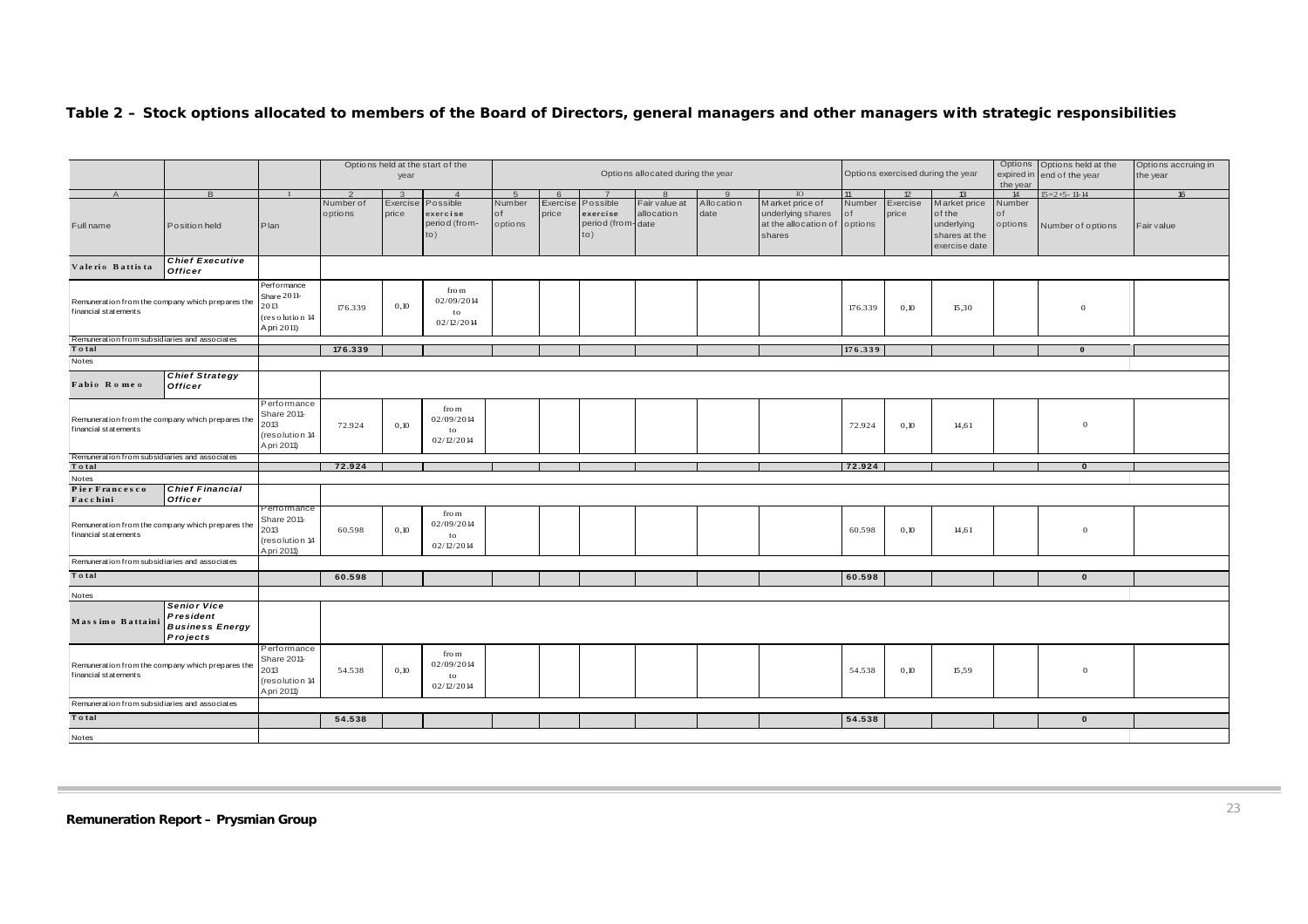#### *Table 2 – follows*

|                                                                          |                           | Options held at the start of the<br>year                              |                      |                   | Options allocated during the year            |                      |                   |                                                  |                                        | Options exercised during the year |                                                                                 |                      | Options<br>expired in<br>the year | Options held at the end of Options<br>the year                            | accruing in<br>the year |                   |                 |
|--------------------------------------------------------------------------|---------------------------|-----------------------------------------------------------------------|----------------------|-------------------|----------------------------------------------|----------------------|-------------------|--------------------------------------------------|----------------------------------------|-----------------------------------|---------------------------------------------------------------------------------|----------------------|-----------------------------------|---------------------------------------------------------------------------|-------------------------|-------------------|-----------------|
| $\overline{A}$                                                           | B                         | $\mathbf{1}$                                                          | 2                    | $\overline{3}$    | $\overline{4}$                               | 5 <sup>5</sup>       | 6                 | $\overline{7}$                                   | 8                                      | 9                                 | 10 <sup>°</sup>                                                                 | 11                   | 12                                | 13                                                                        | 14                      | $15=2+5-11-14$    | $\overline{16}$ |
| Full name                                                                | Position held             | Plan                                                                  | Number of<br>options | Exercise<br>price | Possible<br>exercise<br>period (from-<br>to) | Number of<br>options | Exercise<br>price | Possible<br>exercise<br>period (from-date<br>to) | Fair value at Allocation<br>allocation | date                              | Market<br>price of<br>underlying<br>shares at<br>the<br>allocation<br>of shares | Number of<br>options | Exercise<br>price                 | Market<br>price of the<br>underlying<br>shares at<br>the exercise<br>date | Number of<br>options    | Number of options | Fair value      |
| Frank Dorjee                                                             | Non-executive<br>director |                                                                       |                      |                   |                                              |                      |                   |                                                  |                                        |                                   |                                                                                 |                      |                                   |                                                                           |                         |                   |                 |
| Remuneration from the company which prepares the financial<br>statements |                           | Performance<br>Share 2011-<br>2013<br>(resolution<br>14<br>Apri 2011) | 43.630               | 0,10              | fro m<br>02/09/2014<br>to<br>02/12/2014      |                      |                   |                                                  |                                        |                                   |                                                                                 | 43.630               | 0,10                              | 15,87                                                                     |                         | $\boldsymbol{0}$  |                 |
| Remuneration from subsidiaries and associates                            |                           | Performance<br>Share 2011-<br>2013<br>(resolution<br>14<br>Apri 2011) | 29.087               | 0,10              | fro m<br>02/09/2014<br>to<br>02/12/2014      |                      |                   |                                                  |                                        |                                   |                                                                                 | 29.087               | 0,10                              | 15,87                                                                     |                         |                   |                 |
| Total                                                                    |                           |                                                                       | 72.717               |                   |                                              |                      |                   |                                                  |                                        |                                   |                                                                                 | 43.630               |                                   |                                                                           |                         | $\mathbf{0}$      |                 |
| Notes                                                                    |                           |                                                                       |                      |                   |                                              |                      |                   |                                                  |                                        |                                   |                                                                                 |                      |                                   |                                                                           |                         |                   |                 |
| Managers with<br>strategic<br>re s po ns ibilities                       | 2 people                  |                                                                       |                      |                   |                                              |                      |                   |                                                  |                                        |                                   |                                                                                 |                      |                                   |                                                                           |                         |                   |                 |
| Remuneration from the company which prepares the financial<br>statements |                           | Performanc<br>e Share 2011<br>2013<br>(resolution<br>14<br>Apri 2011) | 42.418               | 0,10              | fro m<br>02/09/2014<br>to<br>02/12/2014      |                      |                   |                                                  |                                        |                                   |                                                                                 | 42.418               | 0,10                              | 15,37                                                                     |                         | $\mathbf{0}$      |                 |
| Remuneration from subsidiaries and associates                            |                           | Performance<br>Share 2011-<br>2013<br>(resolution<br>14<br>Apri 2011) | 10.558               | 0,10              | fro m<br>02/09/2014<br>to<br>02/12/2014      |                      |                   |                                                  |                                        |                                   |                                                                                 | 10.558               | 0,10                              | 14,77                                                                     |                         | $\overline{0}$    |                 |
| Total                                                                    |                           |                                                                       | 52.976               |                   |                                              |                      |                   |                                                  |                                        |                                   |                                                                                 | 52.976               |                                   |                                                                           |                         | $\pmb{0}$         |                 |
| Notes                                                                    |                           |                                                                       |                      |                   |                                              |                      |                   |                                                  |                                        |                                   |                                                                                 |                      |                                   |                                                                           |                         |                   |                 |

**COL**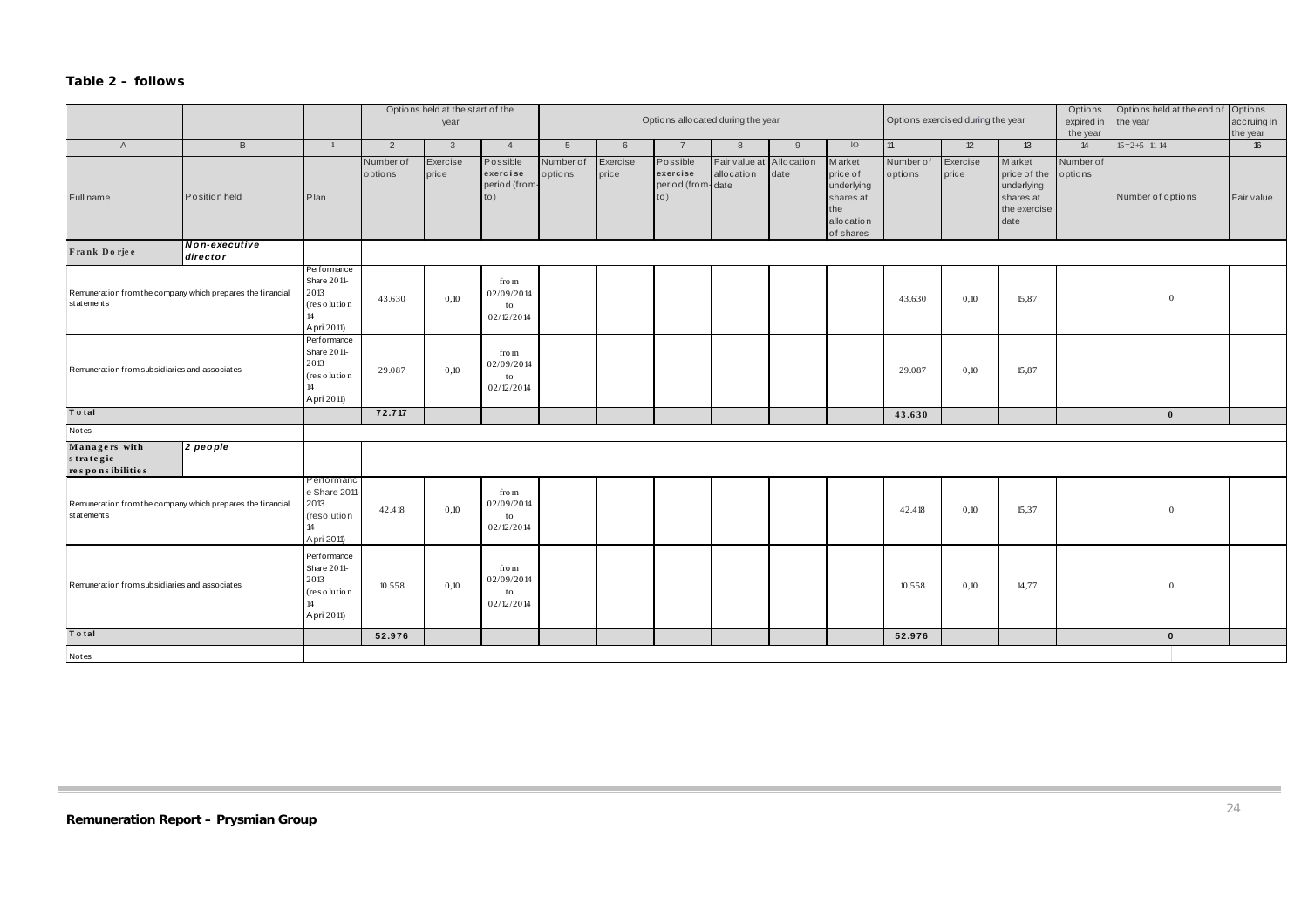#### *Table 3A - Incentive plans based on financial instruments other than stock options, in favour of members of the Board of Directors, general managers and other managers with strategic responsibilities*

|                                                                          |                                                            |                             |             | Financial instruments         |           |                                             |         |            |                 | Financial instruments that |                        | Financial instruments that | Financial       |
|--------------------------------------------------------------------------|------------------------------------------------------------|-----------------------------|-------------|-------------------------------|-----------|---------------------------------------------|---------|------------|-----------------|----------------------------|------------------------|----------------------------|-----------------|
|                                                                          |                                                            | allocated in previous years |             |                               |           |                                             |         |            |                 | vested during the year and | vested during the year |                            | instruments     |
|                                                                          |                                                            |                             |             | that did not vest in the year |           | Financial instruments allocated in the year |         |            |                 | w ere not allocated        | and could be allocated |                            | accruing in the |
|                                                                          |                                                            |                             |             |                               |           |                                             |         |            |                 |                            |                        |                            | year            |
| $\overline{A}$                                                           | B                                                          |                             |             |                               | $4 \cdot$ | $\overline{\phantom{0}}$                    | 6       |            | 8               |                            | 10                     |                            | 12              |
|                                                                          |                                                            |                             | Number and  | Vesting                       | Number    | Fair value at                               | Vesting | Allocation | Market price at | Number and type of         | Number                 | Value at                   |                 |
|                                                                          |                                                            |                             | type of     | period                        | and type  | allocation                                  | period  | date       | allocation      | financial instruments      |                        | and type vesting date      |                 |
| Full name                                                                | Position held                                              | Plan                        | financial   |                               | of        | date                                        |         |            |                 |                            | of                     |                            | Fair Value      |
|                                                                          |                                                            |                             | instruments |                               | financial |                                             |         |            |                 |                            | finandal               |                            |                 |
|                                                                          |                                                            |                             |             |                               | instrumen |                                             |         |            |                 |                            | instrume               |                            |                 |
| Valerio Battista                                                         | <b>Chief Executive</b>                                     |                             |             |                               |           |                                             |         |            |                 |                            |                        |                            |                 |
|                                                                          | <b>Officer</b>                                             |                             |             |                               |           |                                             |         |            |                 |                            |                        |                            |                 |
|                                                                          |                                                            | Performance Share           |             |                               |           |                                             |         |            |                 |                            | 117.171 15,37          |                            |                 |
|                                                                          | Remuneration from the company which prepares the financial | 2011-                       |             |                               |           |                                             |         |            |                 |                            |                        |                            |                 |
| statements                                                               |                                                            | 2013 (resolution            |             |                               |           |                                             |         |            |                 |                            |                        |                            |                 |
|                                                                          |                                                            | 14<br>Apri 2011)            |             |                               |           |                                             |         |            |                 |                            |                        |                            |                 |
| Remuneration from subsidiaries and associates                            |                                                            |                             |             |                               |           |                                             |         |            |                 |                            |                        |                            |                 |
| <b>Total</b>                                                             |                                                            |                             |             |                               |           |                                             |         |            |                 |                            |                        |                            |                 |
| Notes                                                                    |                                                            |                             |             |                               |           |                                             |         |            |                 |                            |                        |                            |                 |
| <b>Fabio Romeo</b>                                                       | <b>Chief Strategy</b>                                      |                             |             |                               |           |                                             |         |            |                 |                            |                        |                            |                 |
|                                                                          | <b>Officer</b>                                             |                             |             |                               |           |                                             |         |            |                 |                            |                        |                            |                 |
|                                                                          |                                                            | Performance Share           |             |                               |           |                                             |         |            |                 |                            | 48.456                 | 15,37                      |                 |
|                                                                          | Remuneration from the company which prepares the financial | 2011-                       |             |                               |           |                                             |         |            |                 |                            |                        |                            |                 |
| statements                                                               |                                                            | 2013 (resolution            |             |                               |           |                                             |         |            |                 |                            |                        |                            |                 |
|                                                                          |                                                            |                             |             |                               |           |                                             |         |            |                 |                            |                        |                            |                 |
| Remuneration from subsidiaries and associates                            |                                                            | Apri 2011)                  |             |                               |           |                                             |         |            |                 |                            |                        |                            |                 |
| <b>Total</b>                                                             |                                                            |                             |             |                               |           |                                             |         |            |                 |                            |                        |                            |                 |
| Notes                                                                    |                                                            |                             |             |                               |           |                                             |         |            |                 |                            |                        |                            |                 |
| <b>Pier Francesco</b>                                                    | <b>Chief Financial</b>                                     |                             |             |                               |           |                                             |         |            |                 |                            |                        |                            |                 |
| Facchini                                                                 | <b>Officer</b>                                             |                             |             |                               |           |                                             |         |            |                 |                            |                        |                            |                 |
|                                                                          |                                                            | Performance Share           |             |                               |           |                                             |         |            |                 |                            | 40.265                 | 15,37                      |                 |
|                                                                          |                                                            | 2011-                       |             |                               |           |                                             |         |            |                 |                            |                        |                            |                 |
| statements                                                               | Remuneration from the company which prepares the financial | 2013 (resolution            |             |                               |           |                                             |         |            |                 |                            |                        |                            |                 |
|                                                                          |                                                            | 14                          |             |                               |           |                                             |         |            |                 |                            |                        |                            |                 |
| Remuneration from subsidiaries and associates                            |                                                            | Apri 2011)                  |             |                               |           |                                             |         |            |                 |                            |                        |                            |                 |
|                                                                          |                                                            |                             |             |                               |           |                                             |         |            |                 |                            |                        |                            |                 |
| <b>Total</b>                                                             |                                                            |                             |             |                               |           |                                             |         |            |                 |                            |                        |                            |                 |
| Notes                                                                    |                                                            |                             |             |                               |           |                                             |         |            |                 |                            |                        |                            |                 |
| <b>Massimo Battaini</b>                                                  | Senior Vice                                                |                             |             |                               |           |                                             |         |            |                 |                            |                        |                            |                 |
|                                                                          | <b>President Business</b>                                  |                             |             |                               |           |                                             |         |            |                 |                            |                        |                            |                 |
|                                                                          | <b>Energy Projects</b>                                     |                             |             |                               |           |                                             |         |            |                 |                            |                        |                            |                 |
| Remuneration from the company which prepares the financial<br>statements |                                                            | Performance Share<br>2011-  |             |                               |           |                                             |         |            |                 |                            | 36.238                 | 15,37                      |                 |
|                                                                          |                                                            | 2013 (resolution            |             |                               |           |                                             |         |            |                 |                            |                        |                            |                 |
|                                                                          |                                                            |                             |             |                               |           |                                             |         |            |                 |                            |                        |                            |                 |
|                                                                          |                                                            | Apri 2011)                  |             |                               |           |                                             |         |            |                 |                            |                        |                            |                 |
| Remuneration from subsidiaries and associates                            |                                                            |                             |             |                               |           |                                             |         |            |                 |                            |                        |                            |                 |
| <b>Total</b>                                                             |                                                            |                             |             |                               |           |                                             |         |            |                 |                            |                        |                            |                 |
| Notes                                                                    |                                                            |                             |             |                               |           |                                             |         |            |                 |                            |                        |                            |                 |
|                                                                          |                                                            |                             |             |                               |           |                                             |         |            |                 |                            |                        |                            |                 |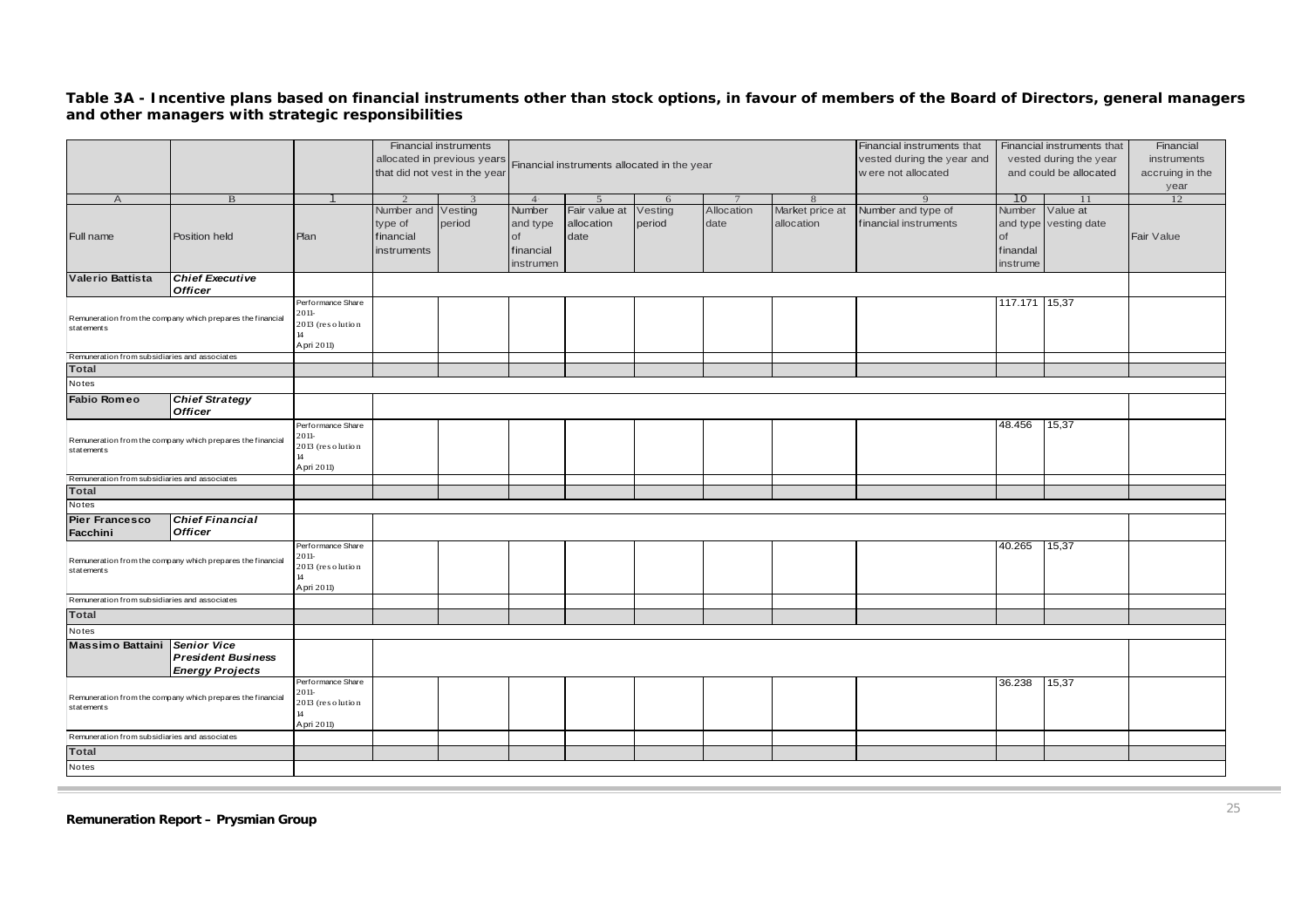#### *Table 3A – follows*

|                                                                          |                           |                                                                    |                                              | <b>Financial instruments</b><br>allocated in previous<br>years that did not<br>vest in the year |                                       | Financial instruments allocated in the year |                   |                    | Financial<br>instrument<br>s that<br>vested |                                              | <b>Financial instruments</b><br>that vested during the<br>year and could be<br>allocated | Financial<br>instruments<br>accruing in the<br>year |            |
|--------------------------------------------------------------------------|---------------------------|--------------------------------------------------------------------|----------------------------------------------|-------------------------------------------------------------------------------------------------|---------------------------------------|---------------------------------------------|-------------------|--------------------|---------------------------------------------|----------------------------------------------|------------------------------------------------------------------------------------------|-----------------------------------------------------|------------|
| $\overline{A}$                                                           | $\mathbf{B}$              | $\mathbf 1$                                                        | 2                                            | 3                                                                                               | $4 \cdot$                             | 5                                           | 6                 | $7\phantom{.0}$    | 8                                           | 9                                            | 10                                                                                       | 11                                                  | 12         |
| Full name                                                                | Position held             | Plan                                                               | Number<br>and type<br><b>of</b><br>financial | Vesting<br>period                                                                               | Number<br>and type<br>of<br>financial | Fair value<br>at<br>allocation<br>date      | Vesting<br>period | Allocation<br>date | Market<br>price at<br>allocation            | Number<br>and type<br><b>of</b><br>financial | Number<br>and type<br>of finandal date<br>instrument                                     | Value at<br>vesting                                 | Fair Value |
| <b>Frank Dorjee</b>                                                      | Non-executive<br>director |                                                                    |                                              |                                                                                                 |                                       |                                             |                   |                    |                                             |                                              |                                                                                          |                                                     |            |
| Remuneration from the company which prepares the financial<br>statements |                           | Performance<br>Share 2011-<br>2013<br>(resolution 14<br>Apri 2011) |                                              |                                                                                                 |                                       |                                             |                   |                    |                                             |                                              | 28.991                                                                                   | 15,37                                               |            |
| Remuneration from subsidiaries and associates                            |                           | Performance<br>Share 2011-<br>2013<br>(resolution 14<br>Apri 2011) |                                              |                                                                                                 |                                       |                                             |                   |                    |                                             |                                              | 19.327                                                                                   | 15,37                                               |            |
| <b>Total</b>                                                             |                           |                                                                    |                                              |                                                                                                 |                                       |                                             |                   |                    |                                             |                                              |                                                                                          |                                                     |            |
| Notes                                                                    |                           |                                                                    |                                              |                                                                                                 |                                       |                                             |                   |                    |                                             |                                              |                                                                                          |                                                     |            |
| Managers with<br>strategic<br>responsibilities                           | 2 people                  |                                                                    |                                              |                                                                                                 |                                       |                                             |                   |                    |                                             |                                              |                                                                                          |                                                     |            |
| Remuneration from the company which prepares the financial<br>statements |                           | Performance<br>Share 2011-<br>2013<br>(resolution 14<br>Apri 2011) |                                              |                                                                                                 |                                       |                                             |                   |                    |                                             |                                              | 28.186                                                                                   | 15,37                                               |            |
| Remuneration from subsidiaries and associates                            |                           | Performance<br>Share 2011-<br>2013<br>(resolution 14<br>Apri 2011) |                                              |                                                                                                 |                                       |                                             |                   |                    |                                             |                                              | 7.016                                                                                    | 15,37                                               |            |
| <b>Total</b>                                                             |                           |                                                                    |                                              |                                                                                                 |                                       |                                             |                   |                    |                                             |                                              |                                                                                          |                                                     |            |
| Notes                                                                    |                           |                                                                    |                                              |                                                                                                 |                                       |                                             |                   |                    |                                             |                                              |                                                                                          |                                                     |            |